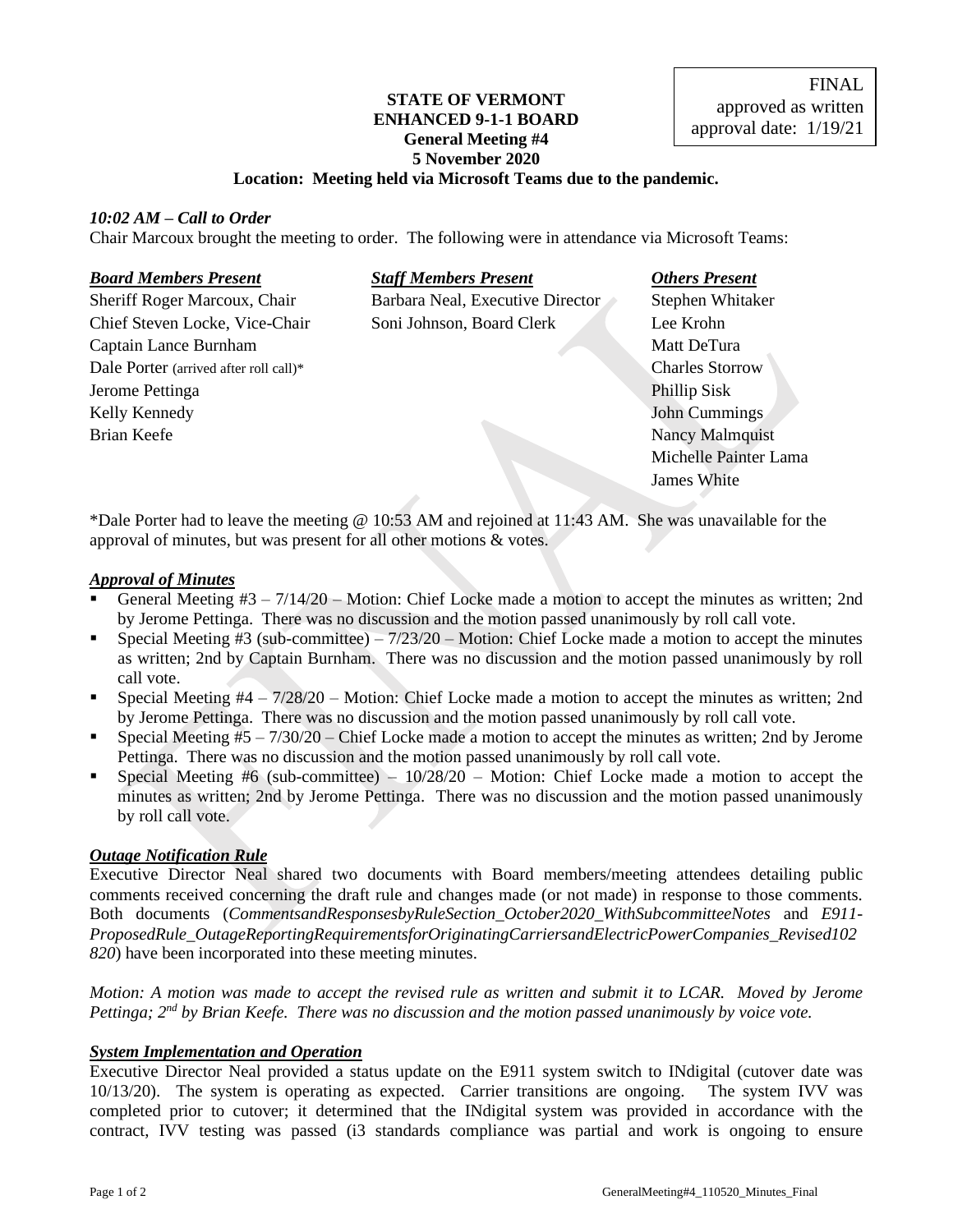compliance moving forward). PSAP Administrators meeting was held to get feedback on the switch to the new system.

Captain Burnham provided a brief overview of the Department of Public Safety's perspective on the system switch (few small issues but very smooth transition overall).

# *Board Membership Discussion*

Board currently has a vacancy (Chiefs of Police representative). Executive Director Neal detailed an email she received saying that no chiefs are currently available to fill the vacancy. Board members discussed whether an assistant chief should be accepted instead; members agreed that a chief is preferable. Chair Marcoux will contact the police chief's association to discuss the issue.

# *VUSF Revenue Declines/Impact on Budget*

Executive Director Neal provided a summary of the ongoing issues with VUSF funding/shortfall and detailed the potential impact on E911's FY20 & FY21 budgets.

Executive Director Neal and Chair Marcoux will continue to have meetings/discussions with the Secretary of Administration, the Public Service Department, and Finance & Management on this issue.

Executive Director Neal also provided details of a discussion she had with Commissioner Schirling (Dept. of Public Safety). The commissioner was seeking input from the Board concerning the possibility of Public Safety changing to an Agency (rather than a department) and the possibility that the Enhanced 911 Board would become part of the new agency. Board members discussed: Would this be a benefit to the E911 Board? Would this be a benefit to DPS? Would the Board continue to exist? How could this impact the statewide 911 system?

# *Public Comment*

- Board members  $\&$  staff were commended on the work done on the Outage Notification rule and were reminded that other Board rules need to be updated.
- Wireless carrier coverage maps are unreliable. Coverage area information provided by wireless carriers should be independently verified.
- **The E911 Board should remain independent from the Department of Public Safety.**
- VUSF money currently set aside for broadband connectivity should be used to correct the shortfall in E911's funding.
- **•** The E911 Board should take an active role in facilitating uniform regional consolidated dispatch.
- **•** The E911 Board should recommend that the VUSF charge be extended to cover broadband as is allowed by the Internet Tax Freedom Act.

# *New Business* – none

# *Next Meeting Date & Adjournment*

The next quarterly board meeting will take place on January 12, 2021.

*Motion: There being no further business, Chief Locke made a motion to adjourn; 2nd by Kelly Kennedy. There was no discussion and the motion passed unanimously by voice vote. The meeting adjourned at 11:49 AM.*

Respectfully submitted:

| Soní Johnson              | 11/16/20 |
|---------------------------|----------|
| Soni Johnson, Board Clerk | Date     |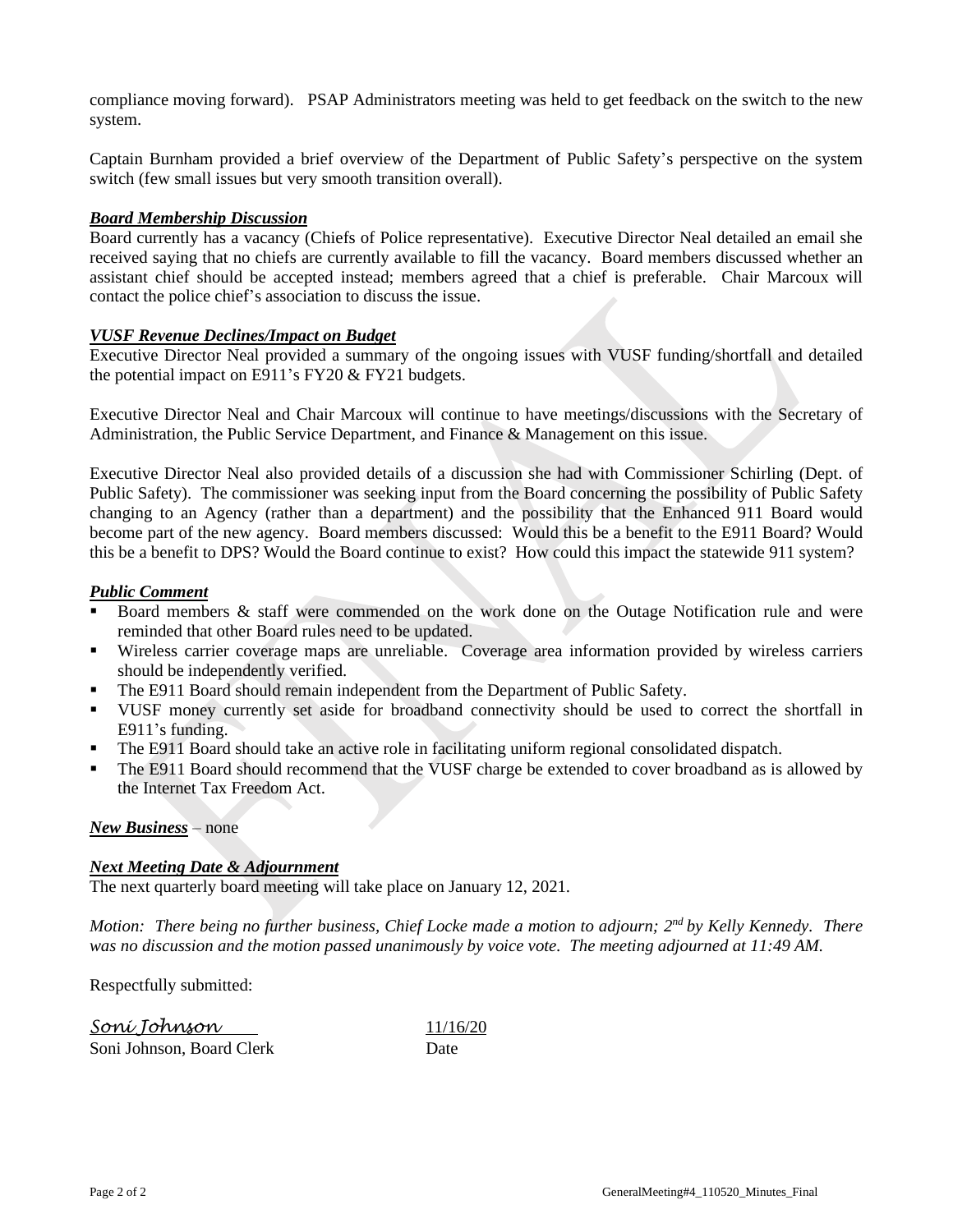| <b>Rule Section</b>       |                                                                                                                                                                                                                                                                                                                                                                                                                                                                                                                                                                                                                                                                                                                                                                                                                                                                                                                                                                                                                                                                                                                                                                                                                                                                                                                                                                                                                                                                                                                                                                                                                                                                                                                                                                                                                                                                                                                                                                                                    |         |              |
|---------------------------|----------------------------------------------------------------------------------------------------------------------------------------------------------------------------------------------------------------------------------------------------------------------------------------------------------------------------------------------------------------------------------------------------------------------------------------------------------------------------------------------------------------------------------------------------------------------------------------------------------------------------------------------------------------------------------------------------------------------------------------------------------------------------------------------------------------------------------------------------------------------------------------------------------------------------------------------------------------------------------------------------------------------------------------------------------------------------------------------------------------------------------------------------------------------------------------------------------------------------------------------------------------------------------------------------------------------------------------------------------------------------------------------------------------------------------------------------------------------------------------------------------------------------------------------------------------------------------------------------------------------------------------------------------------------------------------------------------------------------------------------------------------------------------------------------------------------------------------------------------------------------------------------------------------------------------------------------------------------------------------------------|---------|--------------|
| Commenter:                | <b>Sally and Harrison Picard</b>                                                                                                                                                                                                                                                                                                                                                                                                                                                                                                                                                                                                                                                                                                                                                                                                                                                                                                                                                                                                                                                                                                                                                                                                                                                                                                                                                                                                                                                                                                                                                                                                                                                                                                                                                                                                                                                                                                                                                                   |         |              |
| <b>Date</b>               | <b>Comment</b>                                                                                                                                                                                                                                                                                                                                                                                                                                                                                                                                                                                                                                                                                                                                                                                                                                                                                                                                                                                                                                                                                                                                                                                                                                                                                                                                                                                                                                                                                                                                                                                                                                                                                                                                                                                                                                                                                                                                                                                     | Subject | ID           |
| 10/15/2020                | There is no cell service in most of Andoverevery year since Vtel removed the<br>copper phone lines we have been without 911 access at some point during each<br>yearunable to contact doctor, ambulance, police, report a fire, reach a neighbor<br>for help. Our burglar alarm is non-functional<br>In Andover, power goes out frequently and for long periods of time, leaving us<br>vulnerable When the power is out, we have no phone and no heat.<br>We are senior citizensold and vulnerable. Following recent surgery, Mr Picard was<br>trying to recuperate at home but we were forced to leave our home due to lack of<br>911 service on 9/17/2020. We tried to have it restored but were told no - they<br>(assume GMP) would not restore 911 service for hospitals, seniors or those needing<br>oxygen. Service not restored until 9/22/2020 - six days without 911 service.<br>Vtel refuses to maintain a list of vulnerable citizens who need O2, are elderly with<br>other medical issues, are wheel-chair bound or post-op to restore their service<br>ahead of others who are not as vulnerable.<br>No matter how many batteries we buy, when power is out for a week there is no<br>911. When their (Vtel) equipment is out, batteries don't help. Their equipment<br>failed on 9/17/2020. They need to have enough technicians hired to restore 911<br>service immediately.<br>Vtel will not guarantee sevice appointment schedules.<br>Please make them (Vtel) accountable so that all Vermont citizens have access to<br>911. They should be made to maintain and pay for whatever is necessary for all<br>Vermont citizens to always have access to 911.<br>Placing the burder of obtaining, maintaining, and paying for batteries to operate 911<br>service is unacceptable.<br>They should pay for cell towers for 911 access when their system is down.<br>When their system is down, they must be held accountable for a person's death,<br>injury, loss of property etc. | Other   | 155          |
| <b>Subcommittee Notes</b> | The subcommittee is concerned about the multiple and serious issues outlined in<br>this public comment and agrees that reliable access to 911 is critical for all<br>Vermonters.                                                                                                                                                                                                                                                                                                                                                                                                                                                                                                                                                                                                                                                                                                                                                                                                                                                                                                                                                                                                                                                                                                                                                                                                                                                                                                                                                                                                                                                                                                                                                                                                                                                                                                                                                                                                                   |         |              |
|                           | The legislatively defined purpose of this rule is to establish protocols for the<br>Enhanced 911 Board to (CONTINUED NEXT PAGE)                                                                                                                                                                                                                                                                                                                                                                                                                                                                                                                                                                                                                                                                                                                                                                                                                                                                                                                                                                                                                                                                                                                                                                                                                                                                                                                                                                                                                                                                                                                                                                                                                                                                                                                                                                                                                                                                    |         |              |
| Friday, October 30, 2020  |                                                                                                                                                                                                                                                                                                                                                                                                                                                                                                                                                                                                                                                                                                                                                                                                                                                                                                                                                                                                                                                                                                                                                                                                                                                                                                                                                                                                                                                                                                                                                                                                                                                                                                                                                                                                                                                                                                                                                                                                    |         | Page 1 of 25 |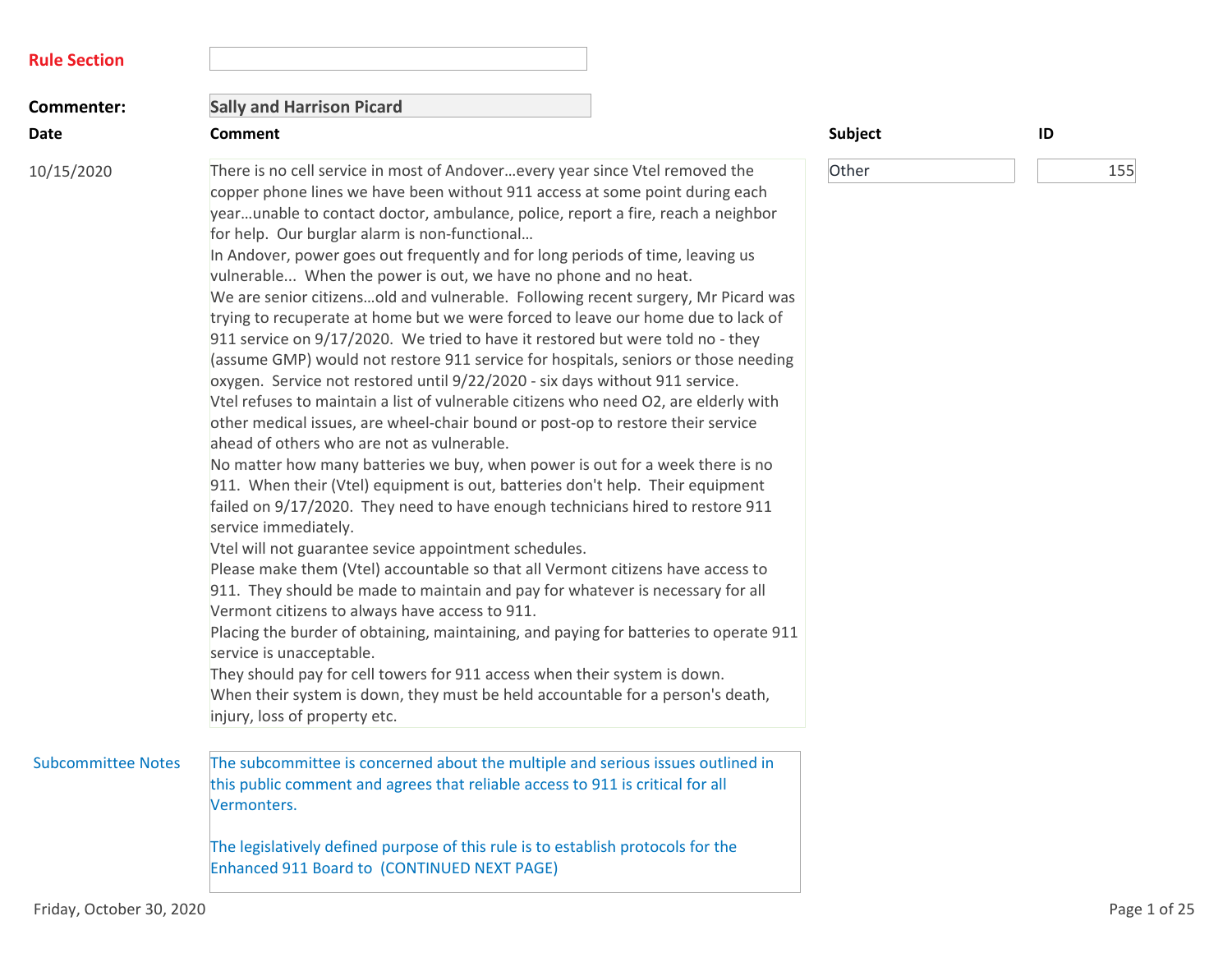| <b>Rule Section</b>       |                                                                                                                                                                                                                                                                                                                                                                                                                                                                                                                                                                    |                    |     |
|---------------------------|--------------------------------------------------------------------------------------------------------------------------------------------------------------------------------------------------------------------------------------------------------------------------------------------------------------------------------------------------------------------------------------------------------------------------------------------------------------------------------------------------------------------------------------------------------------------|--------------------|-----|
| Commenter:                | <b>Sally and Harrison Picard</b>                                                                                                                                                                                                                                                                                                                                                                                                                                                                                                                                   |                    |     |
| <b>Date</b>               | <b>Comment</b>                                                                                                                                                                                                                                                                                                                                                                                                                                                                                                                                                     | Subject            | ID  |
|                           | (CONTINUED) "obtain information about or be apprised of" system outages for the<br>various originating service providers and for electric companies. The<br>recommendations provided in these public comments fall outside the scope of the<br><b>Outage Notification Rule.</b><br>While the recommendations are outside the scope of this rule, the subcommittee<br>agrees that the Executive Director should follow up with these commenters<br>separately. The Executive Director will also ensure the Public Service Department<br>is aware of these concerns. |                    |     |
| <b>Rule Section</b>       | 3.4                                                                                                                                                                                                                                                                                                                                                                                                                                                                                                                                                                |                    |     |
| Commenter:                | <b>Jonathon Gibson</b>                                                                                                                                                                                                                                                                                                                                                                                                                                                                                                                                             |                    |     |
| Date                      | <b>Comment</b>                                                                                                                                                                                                                                                                                                                                                                                                                                                                                                                                                     | Subject            | ID  |
| 10/16/2020                | In Sec. 3.4, follow "(OC)" with a semi-colon rather than a dash.                                                                                                                                                                                                                                                                                                                                                                                                                                                                                                   | Grammar/Formatting | 177 |
| <b>Subcommittee Notes</b> | Agreed. Change will be made and document reviewed for other similar formatting<br>edits.                                                                                                                                                                                                                                                                                                                                                                                                                                                                           |                    |     |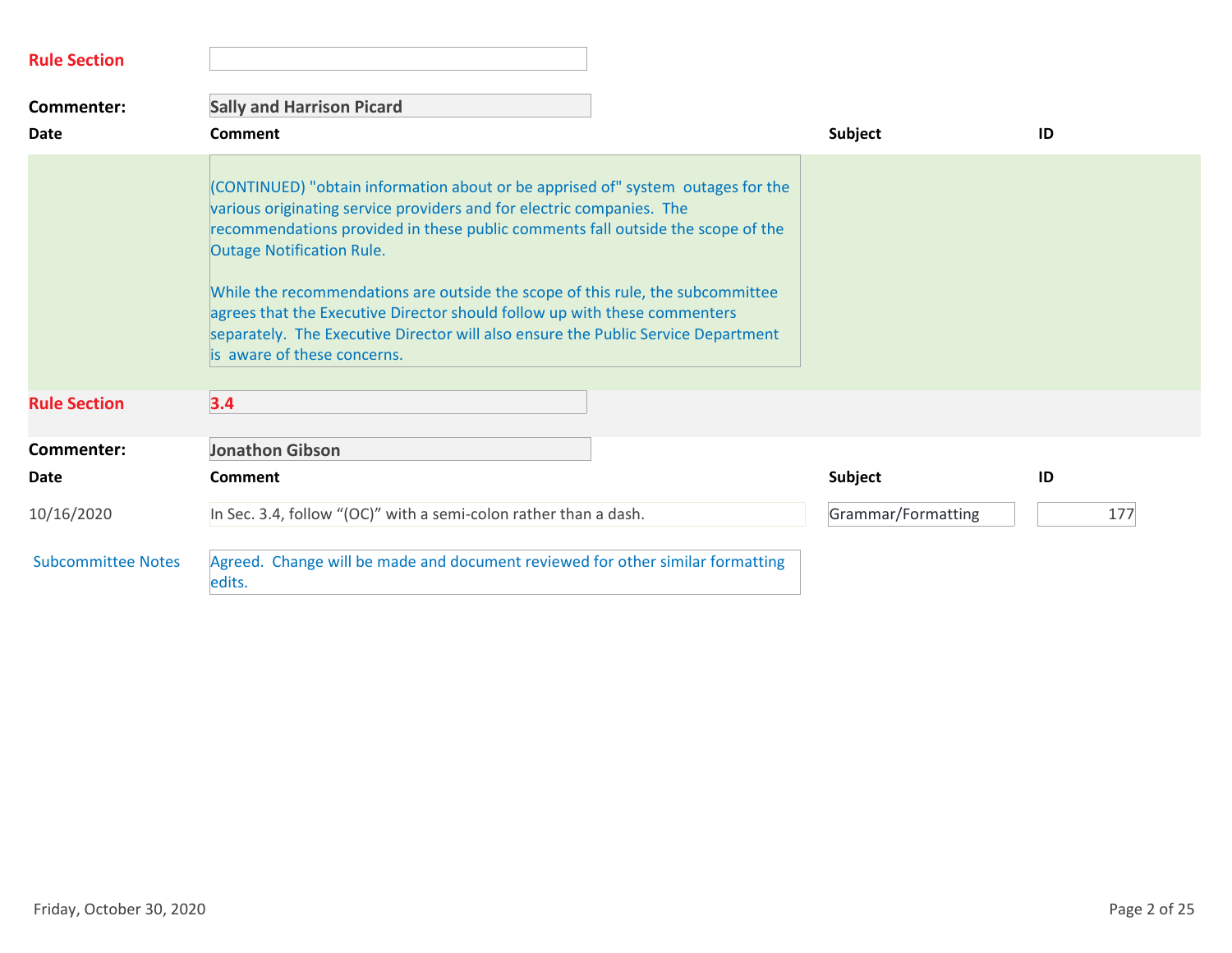| <b>Rule Section</b>       | 3.5.1 and 3.5.2                                                                                                                                                                                                                                                                                                                                                                                                                                                                                                                                                                                                                                                                                                                                                                                                                                                                                                                                                                                                                                                                                                                                                                                                                                            |             |     |
|---------------------------|------------------------------------------------------------------------------------------------------------------------------------------------------------------------------------------------------------------------------------------------------------------------------------------------------------------------------------------------------------------------------------------------------------------------------------------------------------------------------------------------------------------------------------------------------------------------------------------------------------------------------------------------------------------------------------------------------------------------------------------------------------------------------------------------------------------------------------------------------------------------------------------------------------------------------------------------------------------------------------------------------------------------------------------------------------------------------------------------------------------------------------------------------------------------------------------------------------------------------------------------------------|-------------|-----|
| Commenter:                | <b>CTIA</b>                                                                                                                                                                                                                                                                                                                                                                                                                                                                                                                                                                                                                                                                                                                                                                                                                                                                                                                                                                                                                                                                                                                                                                                                                                                |             |     |
| <b>Date</b>               | <b>Comment</b>                                                                                                                                                                                                                                                                                                                                                                                                                                                                                                                                                                                                                                                                                                                                                                                                                                                                                                                                                                                                                                                                                                                                                                                                                                             | Subject     | ID  |
| 10/16/2020                | The Board should  clarify in the Proposed Rules the definition of "outage" to mean<br>a "significant degradation in the ability of an end user to establish and maintain a<br>channel of communications to make 9-1-1 calls or receive emergency notifications<br>as a result of failure or degradation in the performance of a communications<br>provider's network," adding that one word to the proposed definition. As CalOES<br>made a point of explaining when it proposed its rules, the modifier "significant"<br>clarifies that an outage occurs only when the degradation affects the end user to<br>such an extent that it causes an impairment or inability to establish and maintain a<br>channel of communication.17 This important amendment, which mirrors federal<br>standards, helps to ensure that carriers are not forced to unnecessarily report<br>network conditions that may not prevent a consumer from completing a call to and<br>communicate with the 9-11 system. Furthermore - and contrary to suggestions<br>from some public commenters at the hearing - by clearing defining the term within<br>its Rules, the Board will help to ensure clarity for all parties regarding what<br>constitutes a reportable 9-1-1 outage. | Definitions | 181 |
| <b>Subcommittee Notes</b> | The definitions of an outage in sections 3.5.1 and 3.5.2 are clear and straight-<br>forward. The addition of the word "significant" would create vagueness and may<br>lend itself to different interpretations.                                                                                                                                                                                                                                                                                                                                                                                                                                                                                                                                                                                                                                                                                                                                                                                                                                                                                                                                                                                                                                            |             |     |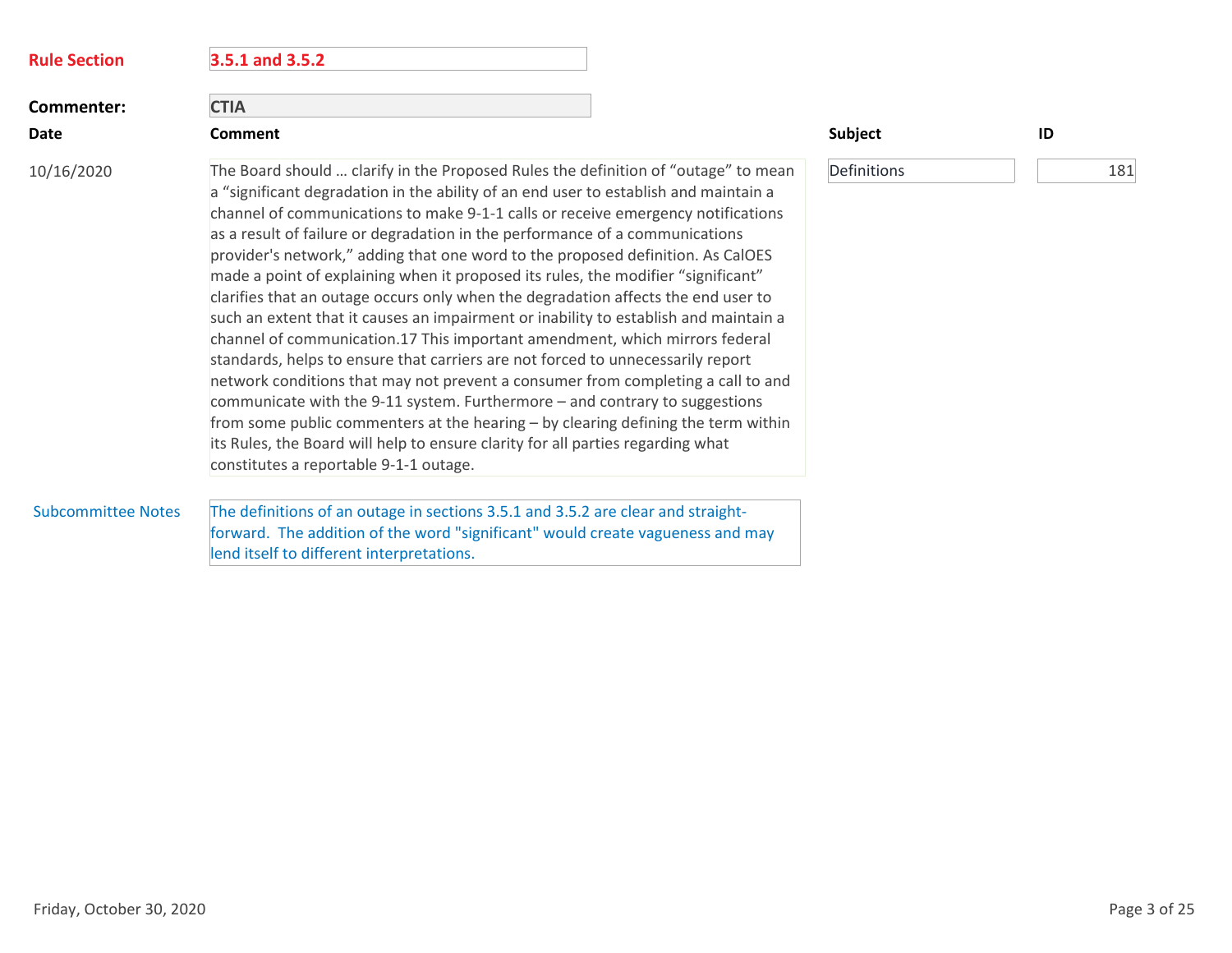| <b>Rule Section</b>       | 3.5.1 and 3.5.2                                                                                                                                                                                                                                                                                                                                                                                                                                                                                                                                                                                                                                                                                                                                                                     |             |     |
|---------------------------|-------------------------------------------------------------------------------------------------------------------------------------------------------------------------------------------------------------------------------------------------------------------------------------------------------------------------------------------------------------------------------------------------------------------------------------------------------------------------------------------------------------------------------------------------------------------------------------------------------------------------------------------------------------------------------------------------------------------------------------------------------------------------------------|-------------|-----|
| <b>Commenter:</b>         | <b>Jonathon Gibson</b>                                                                                                                                                                                                                                                                                                                                                                                                                                                                                                                                                                                                                                                                                                                                                              |             |     |
| Date                      | <b>Comment</b>                                                                                                                                                                                                                                                                                                                                                                                                                                                                                                                                                                                                                                                                                                                                                                      | Subject     | ID  |
| 10/16/2020                | In Sec. 3.5.1, second sentence, and in Sec. 3.5.2, second sentence, after the words<br>"caused by", insert the word "such" so as to tie these sentences to the preceding<br>definition. It is important that the Board's rule not imply that a provider's entire<br>"network" must fail before reporting is required. It must be crystal clear that any<br>degradation, failure, or loss of any element, component, etc. of a network that<br>causes loss of 911 connectivity must be reported.<br>Note the definition of "outage" in the California OES regulation in Sec. 5001 (c) that<br>says "result of failure or degradation in the performance of a communications<br>provider's network." This wording clearly covers both conditions that would prevent<br>911 functions. | Definitions | 166 |
| <b>Subcommittee Notes</b> | This recommendation is agreed to - adding the word "such" as described would<br>provide clarity.                                                                                                                                                                                                                                                                                                                                                                                                                                                                                                                                                                                                                                                                                    |             |     |
| 10/16/2020                | Note also that the California definition includes "and to receive emergency<br>notifications" in the definition of outage. The Vermont rule should include receipt of<br>911 communication in its outage definitions in both 3.5.1 and 3.5.2                                                                                                                                                                                                                                                                                                                                                                                                                                                                                                                                        | Definitions | 167 |
| <b>Subcommittee Notes</b> | Discussion of VT-Alert and its functionality, along with similarities to Amber Alert.<br>Role of wireless emergency alert system. Concerned about the areas without cell<br>phone coverage with customers who are reliant on wireline. Does it hurt to include<br>it in the definition?<br>The Executive Director should solicit input from originating service before changing,<br>even if it means the rule goes through as is and we consider this at a later date -<br>after input from carriers.                                                                                                                                                                                                                                                                               |             |     |
|                           | Note: Executive Director reached out to the carriers and California rulemakers on<br>10/29/2020.                                                                                                                                                                                                                                                                                                                                                                                                                                                                                                                                                                                                                                                                                    |             |     |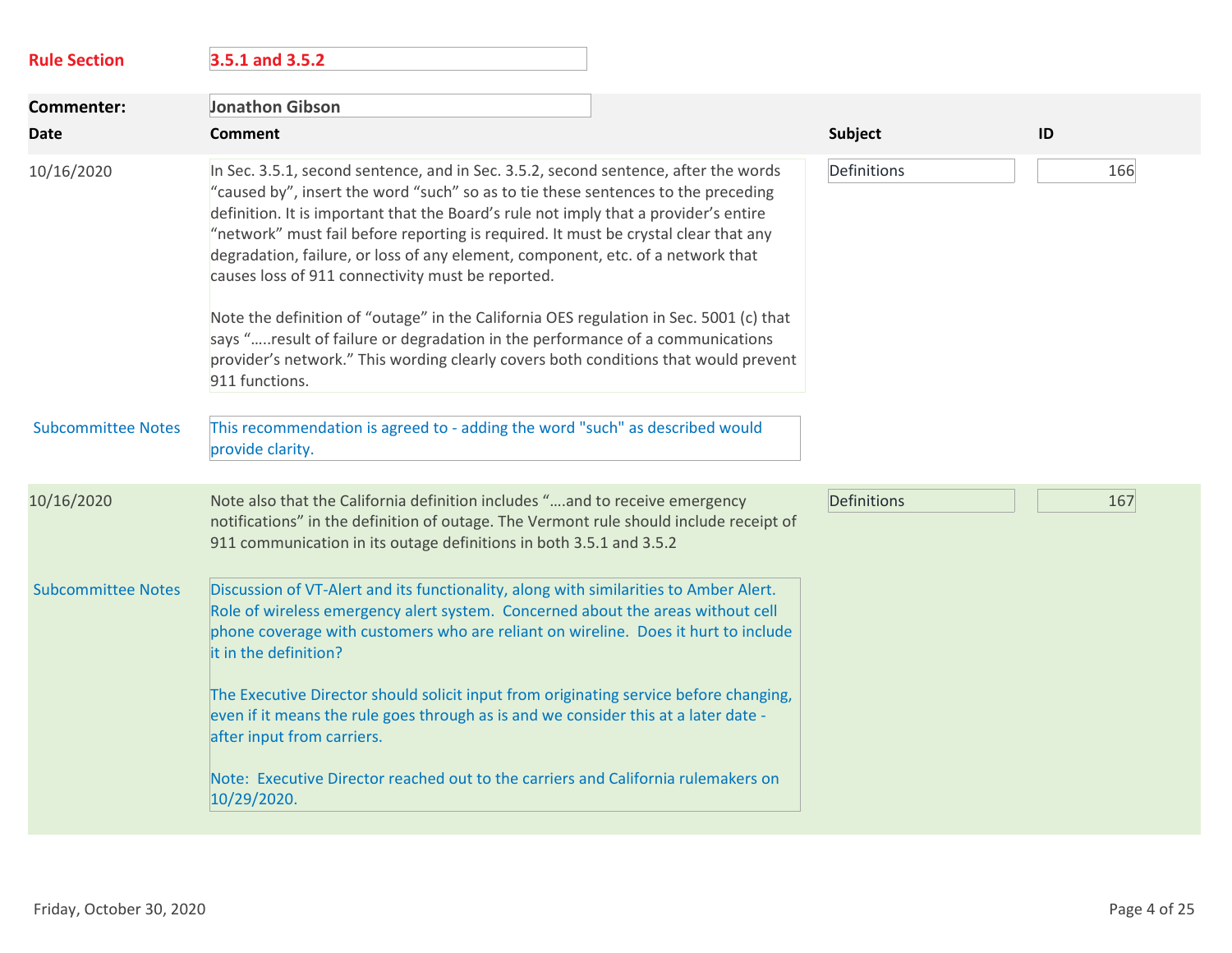| <b>Rule Section</b>       | 3.5.3                                                                                                                                                                                                                                                                                                                                                                                                                                     |             |     |
|---------------------------|-------------------------------------------------------------------------------------------------------------------------------------------------------------------------------------------------------------------------------------------------------------------------------------------------------------------------------------------------------------------------------------------------------------------------------------------|-------------|-----|
| Commenter:                | <b>Jonathon Gibson</b>                                                                                                                                                                                                                                                                                                                                                                                                                    |             |     |
| Date                      | Comment                                                                                                                                                                                                                                                                                                                                                                                                                                   | Subject     | ID  |
| 10/16/2020                | In Sec. 3.5.3, after the word "failures", insert the words "or circumstances" to cover<br>external factors (as opposed to internal system malfunctions) which prevent an<br>electric power company from distributing power, such as a weather event, a<br>downed line or pole, or the like.                                                                                                                                               | Definitions | 168 |
| <b>Subcommittee Notes</b> | Agree with the commenter, the word "circumstances" should be included in the<br>definition.                                                                                                                                                                                                                                                                                                                                               |             |     |
| <b>Rule Section</b>       | 4.0                                                                                                                                                                                                                                                                                                                                                                                                                                       |             |     |
| Commenter:                | <b>Stephen Whitaker</b>                                                                                                                                                                                                                                                                                                                                                                                                                   |             |     |
| Date                      | Comment                                                                                                                                                                                                                                                                                                                                                                                                                                   | Subject     | ID  |
| 10/9/2020                 | We have jurisdiction over tower siting and we need to condition that - not the 911<br>Board, but the PUC - and we need to condition that on reliable networks and<br>transparent reporting. And we have jurisdiction over 911.<br>(Clarification provided on 10/28: including the requirement for transparent<br>reporting in the Board's rule will give the Board standing as the PUC carries out its<br>tower siting responsibilities). | Thresholds  | 164 |
| <b>Subcommittee Notes</b> | Requirements related to tower siting and the role of the Public Utilities Commission<br>are outside the scope of this rule.                                                                                                                                                                                                                                                                                                               |             |     |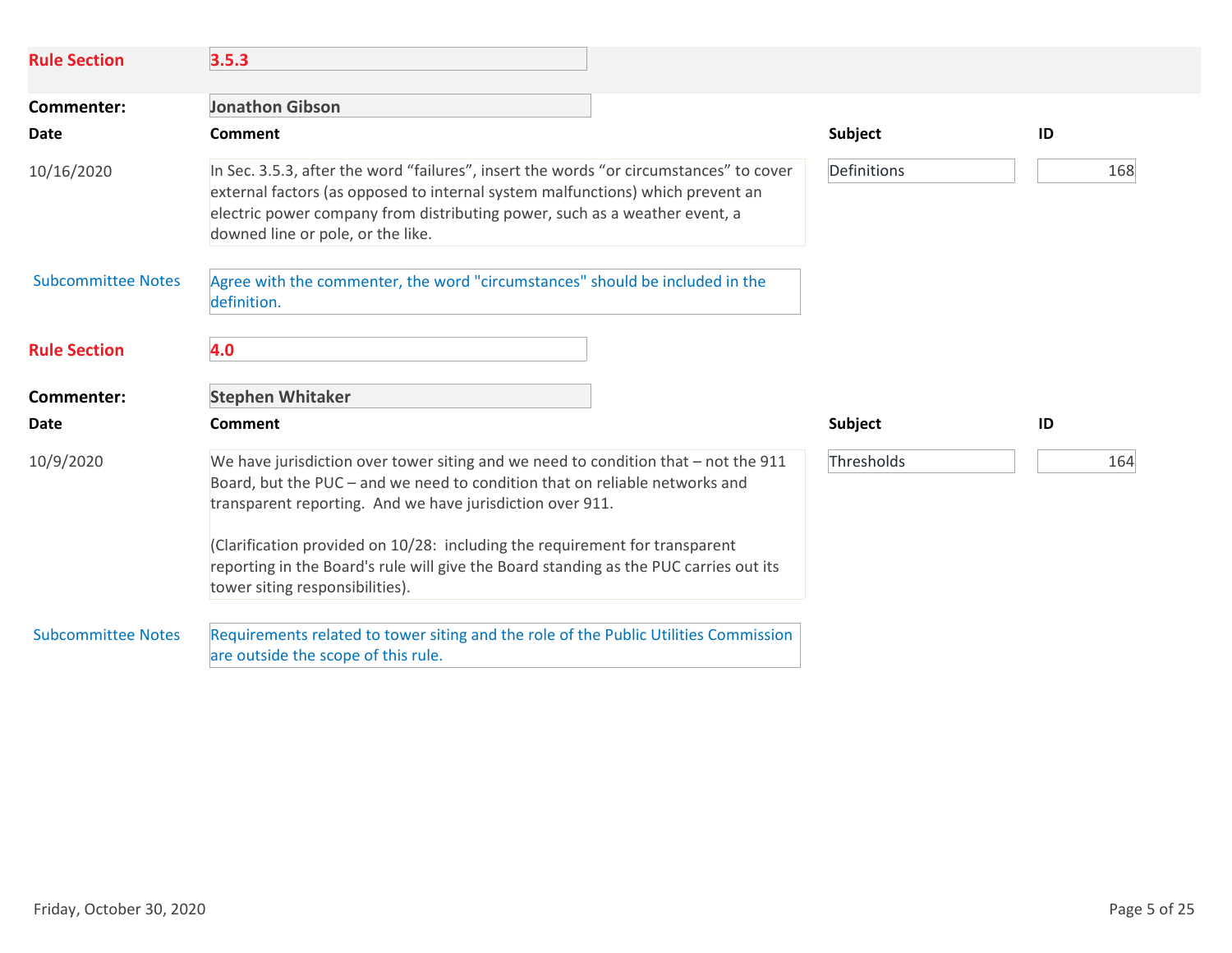| <b>Rule Section</b>       | 4.2                                                                                                                                                                                                                                                                                                                                                                                                                                                                                                                                                                                                                                    |                |     |
|---------------------------|----------------------------------------------------------------------------------------------------------------------------------------------------------------------------------------------------------------------------------------------------------------------------------------------------------------------------------------------------------------------------------------------------------------------------------------------------------------------------------------------------------------------------------------------------------------------------------------------------------------------------------------|----------------|-----|
| Commenter:                | <b>Comcast and Charter Joint Comments</b>                                                                                                                                                                                                                                                                                                                                                                                                                                                                                                                                                                                              |                |     |
| Date                      | <b>Comment</b>                                                                                                                                                                                                                                                                                                                                                                                                                                                                                                                                                                                                                         | <b>Subject</b> | ID  |
| 10/16/2020                | generally support the Proposed Rule which has evolved significantly since<br>the E-911 Board first circulated the initial "stakeholder" draft for comment in August<br>2019.<br>Comcast and Charter have actively participated in the development of the Proposed<br>Rule and<br>appreciate the E-911 Board's willingness to consider their comments and the Board's<br>responsiveness to Originating Carrier concerns about the original "stakeholder" draft<br>and the<br>recognition that having a patchwork of reporting requirements across the country<br>would be<br>administratively burdensome and not in the public interest | Thresholds     | 156 |
| <b>Subcommittee Notes</b> | Acknowledge general support of current proposed rule. It appears the current<br>version of the rule addresses the concerns about the potential for a patchwork of<br>reporting requirements across the nation.                                                                                                                                                                                                                                                                                                                                                                                                                         |                |     |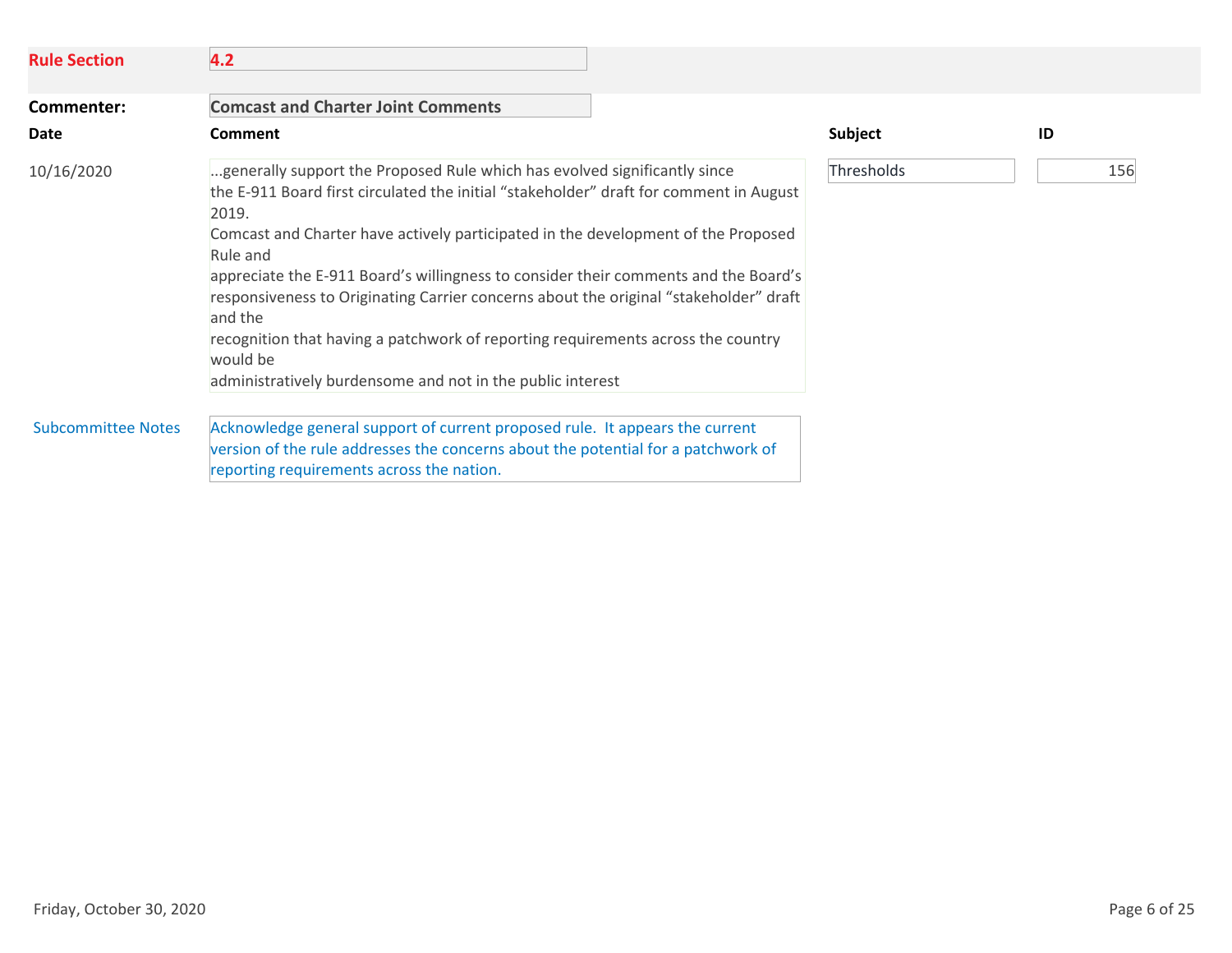| <b>Rule Section</b>       | 4.2                                                                                                                                                                                                                                                                                                                                                                                                                                                                                                                                                                                                                                                                                            |            |     |
|---------------------------|------------------------------------------------------------------------------------------------------------------------------------------------------------------------------------------------------------------------------------------------------------------------------------------------------------------------------------------------------------------------------------------------------------------------------------------------------------------------------------------------------------------------------------------------------------------------------------------------------------------------------------------------------------------------------------------------|------------|-----|
| <b>Commenter:</b>         | <b>Jonathon Gibson</b>                                                                                                                                                                                                                                                                                                                                                                                                                                                                                                                                                                                                                                                                         |            |     |
| Date                      | <b>Comment</b>                                                                                                                                                                                                                                                                                                                                                                                                                                                                                                                                                                                                                                                                                 | Subject    | ID  |
| 10/16/2020                | In Sec. 4.2, apply the same reporting threshold as is used in Sec. 4.1. Act 79 as<br>amended, in referencing the FCC reporting threshold "as it pertains to wireless<br>service providers" specifically says that the E-911 board "shall incorporate the<br>lowest above-referenced reporting threshold applicable to wireless service<br>providers". It does not direct the Board to apply the standard to facilities-based<br>fixed voice service OC's. Nor does it limit the Board's discretion to apply what it<br>deems an appropriate threshold for Vermont, such as an OCO lasting at least 30<br>minutes and affecting at least 25 subscribers that the Board has proposed for ILEC's. | Thresholds | 169 |
| <b>Subcommittee Notes</b> | Acknowledge that Act 125 requires standards in line with California only as it<br>pertains to wireless service providers; however previous public comments from<br>national VoIP services providers indicated their concern regarding the potential for<br>a patchwork of reporting requirements across the nation. Incorporating a threshold<br>similar to that of California for these service providers will address that concern<br>while also ensuring that the 911 Board receives notification of outages at a much<br>more granular level than would be required by the FCC-established thresholds.                                                                                     |            |     |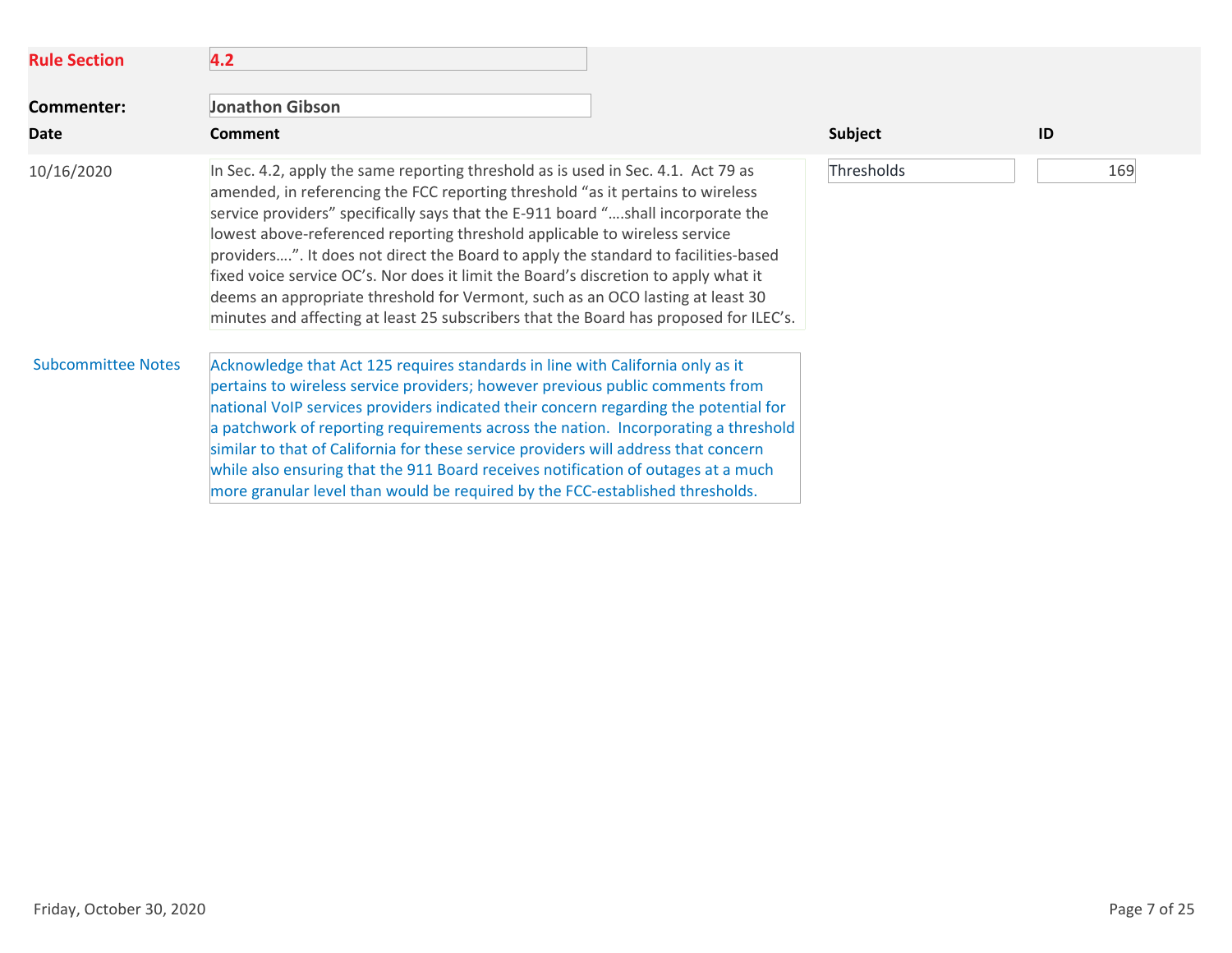| <b>Rule Section</b>       | 4.2                                                                                                                                                                                                                                                                                                                                                                                                                                                                                                                                                                                    |            |     |
|---------------------------|----------------------------------------------------------------------------------------------------------------------------------------------------------------------------------------------------------------------------------------------------------------------------------------------------------------------------------------------------------------------------------------------------------------------------------------------------------------------------------------------------------------------------------------------------------------------------------------|------------|-----|
| Commenter:                | <b>VPIRG - Vermont Public Interest Research Group</b>                                                                                                                                                                                                                                                                                                                                                                                                                                                                                                                                  |            |     |
| Date                      | <b>Comment</b>                                                                                                                                                                                                                                                                                                                                                                                                                                                                                                                                                                         | Subject    | ID  |
| 10/17/2020                | VPIRG would encourage the Board to consider editing section 4.2 so that the<br>reporting thresholds for other facilities-based fixed voice service match the<br>thresholds for ILEC voice services referenced in section 4.1. Act 125 only requires<br>that the Board to adopt standards in line with California as it pertains to wireless<br>service providers. As such, we believe the Board would be well advised to apply a<br>reporting threshold for facilities-based fixed voice service that mirrors the threshold<br>for other traditional landline communications.          | Thresholds | 151 |
| <b>Subcommittee Notes</b> | Act 125 requires thresholds in line with California only as it pertains to wireless<br>service providers; however previous public comments from national VoIP services<br>providers indicated their concern about the potential for a patchwork of reporting<br>requirements across the nation. Incorporating a threshold similar to that of<br>California for these service providers will address that concern while also ensuring<br>that the 911 Board receives notification of outages at a much more granular level<br>than would be required by the FCC-established thresholds. |            |     |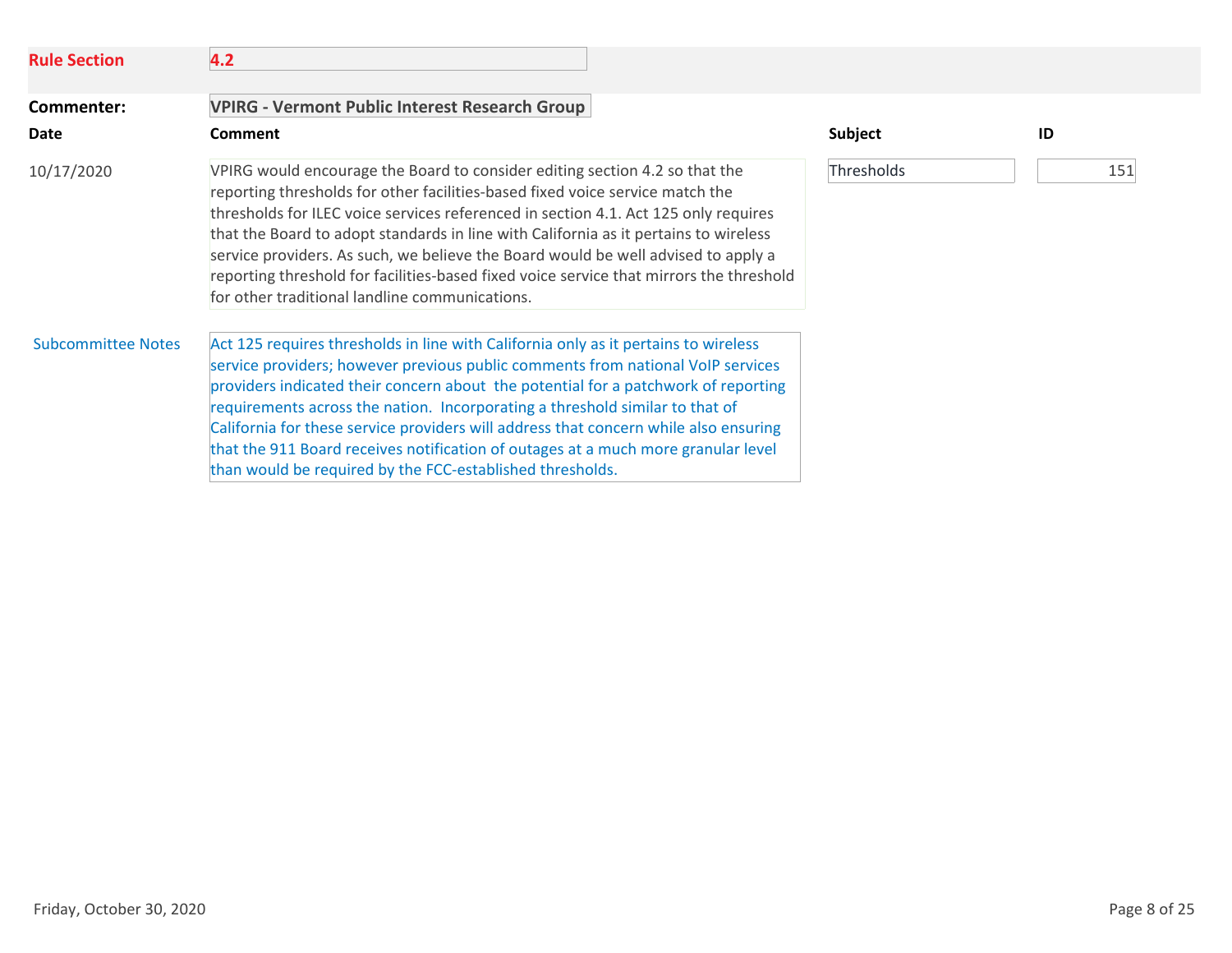| <b>Rule Section</b>       | 4.2 and 4.4                                                                                                                                                                                                                                                                                                                                                                                                                                                                                                                                                                                                                                                                |                |     |
|---------------------------|----------------------------------------------------------------------------------------------------------------------------------------------------------------------------------------------------------------------------------------------------------------------------------------------------------------------------------------------------------------------------------------------------------------------------------------------------------------------------------------------------------------------------------------------------------------------------------------------------------------------------------------------------------------------------|----------------|-----|
| Commenter:                | <b>Jonathon Gibson</b>                                                                                                                                                                                                                                                                                                                                                                                                                                                                                                                                                                                                                                                     |                |     |
| <b>Date</b>               | <b>Comment</b>                                                                                                                                                                                                                                                                                                                                                                                                                                                                                                                                                                                                                                                             | <b>Subject</b> | ID  |
| 10/16/2020                | I urge you to include a provision in the final rule that requires providers to provide<br>to the Board whatever information the Board determines is necessary to calculate<br>and verify the number of a provider's subscribers within the applicable Zip Codes<br>and service areas. Such a provision will establish the basis for conducting surveys or<br>other information gathering exercises that will give the Board up-to-date mapping<br>and verification of the coverage areas of cell towers and will ensure the accuracy of<br>wireless reporting by Zip Codes.                                                                                                | Zip Codes      | 174 |
| <b>Subcommittee Notes</b> | The subcommittee defers to the Board staff expertise on this comment.<br>Board staff commments: Wireless carriers are already required to report the<br>location of their towers to the 911 Board and provide an estimation of coverage<br>area for each sector. The Board staff expects this information will be adequate for<br>meeting the purpose of this rule. In addition, the rule requires wireless carriers<br>report when there is a loss or degradation of 50% of the coverage in a ZIP code, not<br>an impact to 50% of subscribers at any given time. Additional requirements to map<br>and verify wireless coverage areas are outside the scope of the rule. |                |     |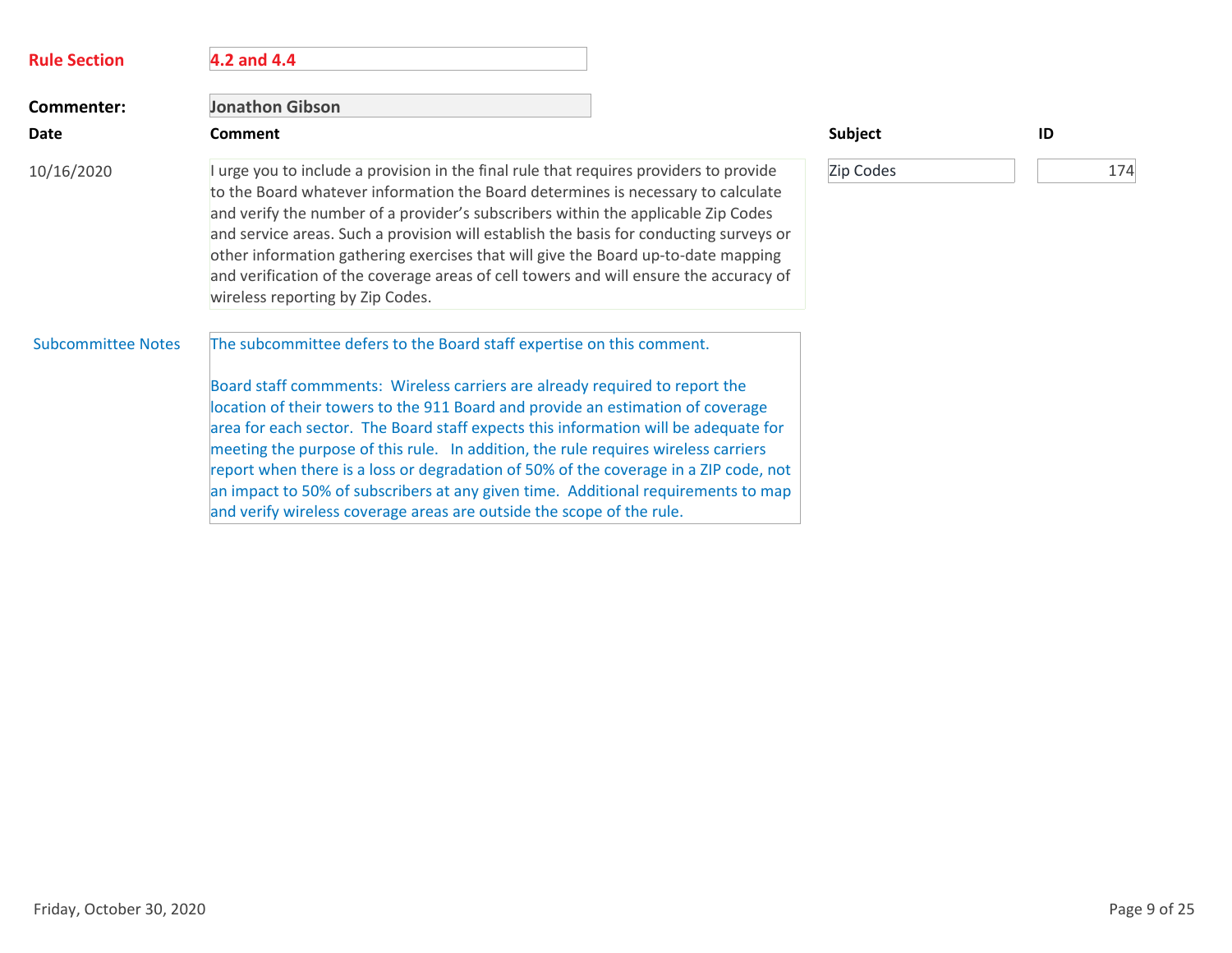| <b>Rule Section</b>       | 4.2 and 4.4                                                                                                                                                                                                                                                                                                                                                                                                                                                                                                                                                                                                                                                                                                                                                                                                                                                                                                                                                                      |                   |
|---------------------------|----------------------------------------------------------------------------------------------------------------------------------------------------------------------------------------------------------------------------------------------------------------------------------------------------------------------------------------------------------------------------------------------------------------------------------------------------------------------------------------------------------------------------------------------------------------------------------------------------------------------------------------------------------------------------------------------------------------------------------------------------------------------------------------------------------------------------------------------------------------------------------------------------------------------------------------------------------------------------------|-------------------|
| <b>Commenter:</b>         | <b>Stephen Whitaker</b>                                                                                                                                                                                                                                                                                                                                                                                                                                                                                                                                                                                                                                                                                                                                                                                                                                                                                                                                                          |                   |
| <b>Date</b>               | <b>Comment</b>                                                                                                                                                                                                                                                                                                                                                                                                                                                                                                                                                                                                                                                                                                                                                                                                                                                                                                                                                                   | Subject<br>ID     |
| 10/9/2020                 | You'll often hear some of these carriers claim that the State is preempted, but I call<br>your attention to the 2014 order of the FCC explicitly stated that when it comes to<br>911 they share jurisdiction with the States and localities that are more able to<br>monitor and be aware of the weaknesses and failures of these 911 systems. So<br>deferring to a national uniform standard is not in our interest at all. Our interest is<br>getting accurate reporting as soon as possible and in compiling that reporting so it<br>becomes a useful tool for the PUC to more effectively regulate conditions on tower<br>permits and resilient architectures of fiber backhaul. Twenty-three Verizon towers<br>went offline two years ago and the national monitoring center in Virginia responded<br>in email that they weren't even aware there was a problem up here. So this idea<br>that this is all handled most effectively at the national level is absolute bogus. | Thresholds<br>165 |
| <b>Subcommittee Notes</b> | Agree that the FCC-defined thresholds for outage reporting are not appropriate for<br>Vermont. We believe the rule as written demonstrates that while also complying<br>with Act 125.                                                                                                                                                                                                                                                                                                                                                                                                                                                                                                                                                                                                                                                                                                                                                                                            |                   |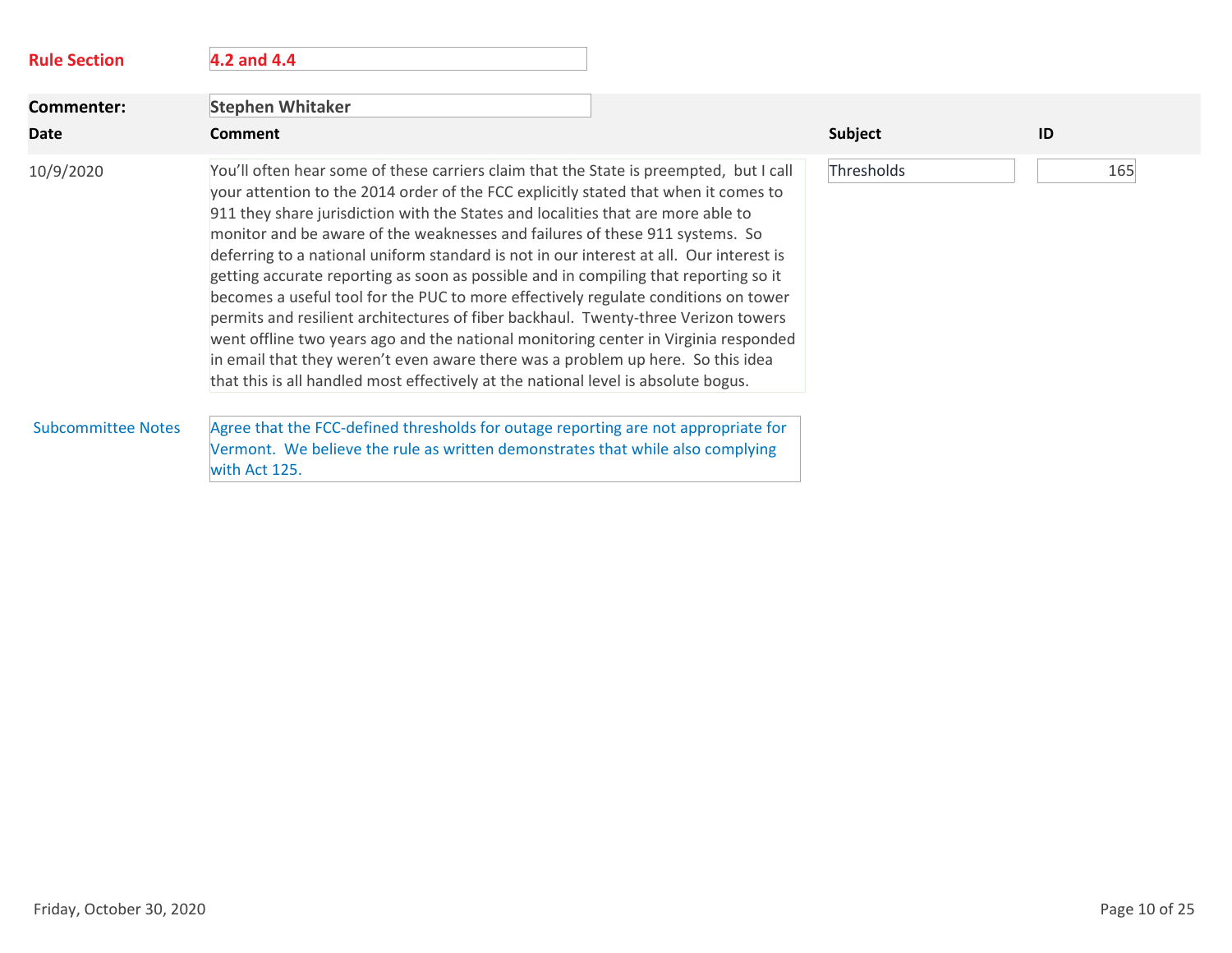| <b>Rule Section</b>       | 4.2 and 4.4                                                                                                                                                                                                                                                                                                                                                                                                                                                                                                                                                                                                                                                                                                                          |            |     |
|---------------------------|--------------------------------------------------------------------------------------------------------------------------------------------------------------------------------------------------------------------------------------------------------------------------------------------------------------------------------------------------------------------------------------------------------------------------------------------------------------------------------------------------------------------------------------------------------------------------------------------------------------------------------------------------------------------------------------------------------------------------------------|------------|-----|
| <b>Commenter:</b>         | <b>Stephen Whitaker</b>                                                                                                                                                                                                                                                                                                                                                                                                                                                                                                                                                                                                                                                                                                              |            |     |
| <b>Date</b>               | <b>Comment</b>                                                                                                                                                                                                                                                                                                                                                                                                                                                                                                                                                                                                                                                                                                                       | Subject    | ID  |
| 10/9/2020                 | I believe there is an opportunity here. We know that especially with regards to<br>wireless carriers that the mapped coverage of the cell towers has been notoriously<br>inaccurate and I believe the opportunity here is to require accurate, either<br>independently created with the carriers paying for the cell wireless coverage surveys<br>incrementally, or provided certified coverage be filed with the PUC and the 911<br>Board, because the zip code elements that were adopted or incorporated from the<br>California rule might not work very well in such a rural area as Vermont especially if<br>it isn't verifiable.                                                                                               | Thresholds | 162 |
|                           | So I believe that we need to strengthen this rule with not only transparency of<br>reporting but transparency of claimed coverage and verified coverage. We have to<br>know that if certain tower or a certain sector of a certain tower goes down that a<br>defined or clearly near-accurate, approximate impact zone is known and made<br>aware to the local first responders because many people have forfeited their<br>landline phones and VoIP phones are very vulnerable over fiber and hybrid coax<br>systems are very vulnerable to power outages even as local as a telephone pole<br>being knocked out with a cable amplifier on it. That can eliminate a large zone of<br>people being unable to complete a call to 911. |            |     |
| <b>Subcommittee Notes</b> | Similar to comments #174 (Gibson) and #161 (Betit).                                                                                                                                                                                                                                                                                                                                                                                                                                                                                                                                                                                                                                                                                  |            |     |
|                           | The subcommittee defers to the Board staff expertise on this comment.                                                                                                                                                                                                                                                                                                                                                                                                                                                                                                                                                                                                                                                                |            |     |
|                           | Board staff commments: Wireless carriers are already required to report the<br>location of their towers to the 911 Board and provide an estimation of coverage<br>area for each sector. The Board staff expects this information will be adequate for<br>meeting the purpose of this rule. In addition, the rule requires wireless carriers<br>report when there is a loss or degradation of 50% of the coverage in a ZIP code, not<br>an impact to 50% of subscribers at any given time. Additional requirements to map<br>and verify wireless coverage areas are outside the scope of the rule.                                                                                                                                    |            |     |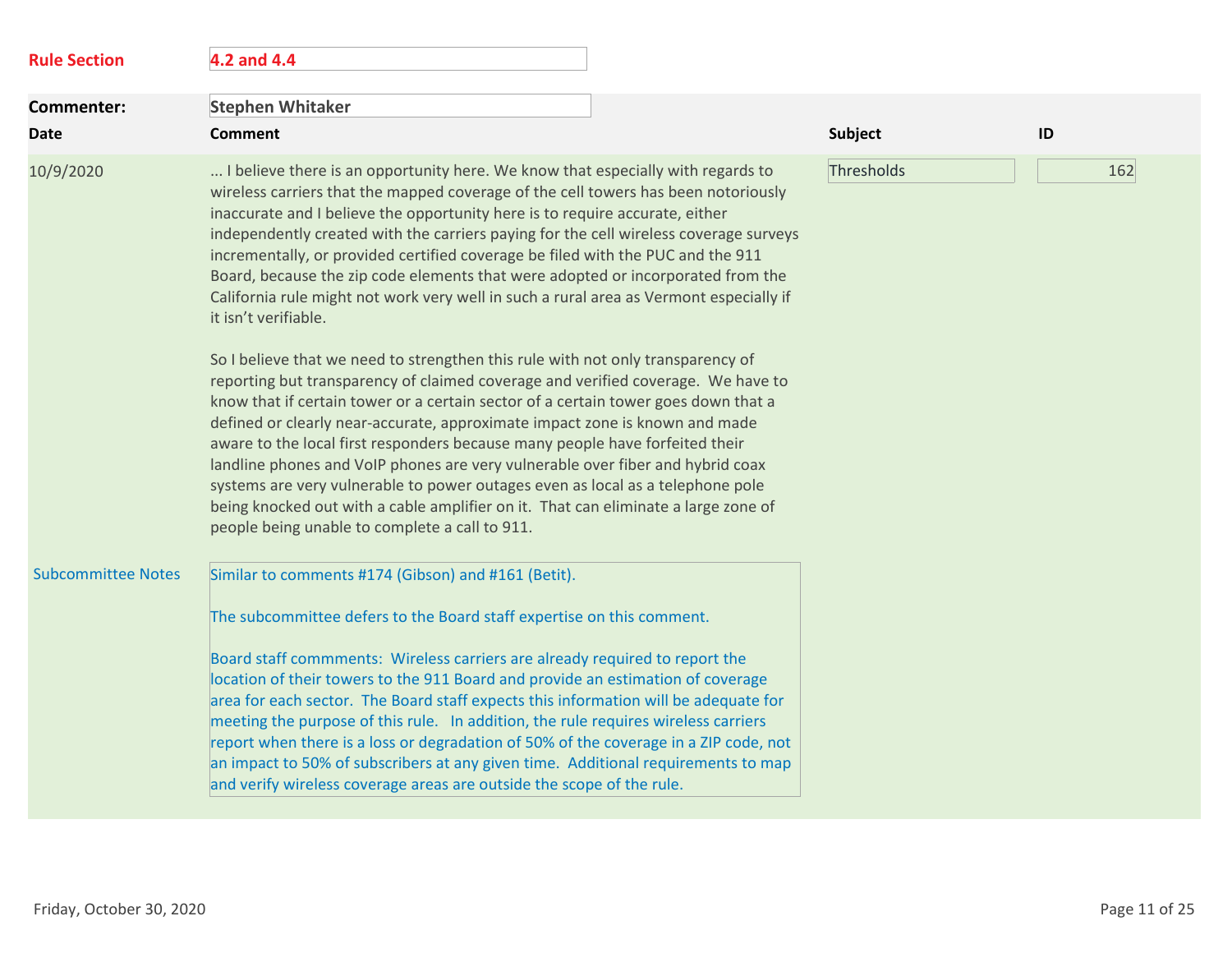| <b>Rule Section</b> | 4.2 and 4.4                                                                                                                                                                                                                                                             |            |     |
|---------------------|-------------------------------------------------------------------------------------------------------------------------------------------------------------------------------------------------------------------------------------------------------------------------|------------|-----|
| Commenter:          | <b>VPIRG - Vermont Public Interest Research Group</b>                                                                                                                                                                                                                   |            |     |
| Date                | Comment                                                                                                                                                                                                                                                                 | Subject    | ID  |
| 10/17/2020          | VPIRG is broadly supportive of the rule as drafted – and feels that it incorporates<br>reporting thresholds that are generally more appropriate for Vermont than federal<br>reporting thresholds and therefore appropriate for advancing public safety in our<br>state. | Thresholds | 150 |
| Subcommittee Notes  | Acknowledge general support of rule and appropriateness of reporting thresholds in<br>current version of the proposed rule.                                                                                                                                             |            |     |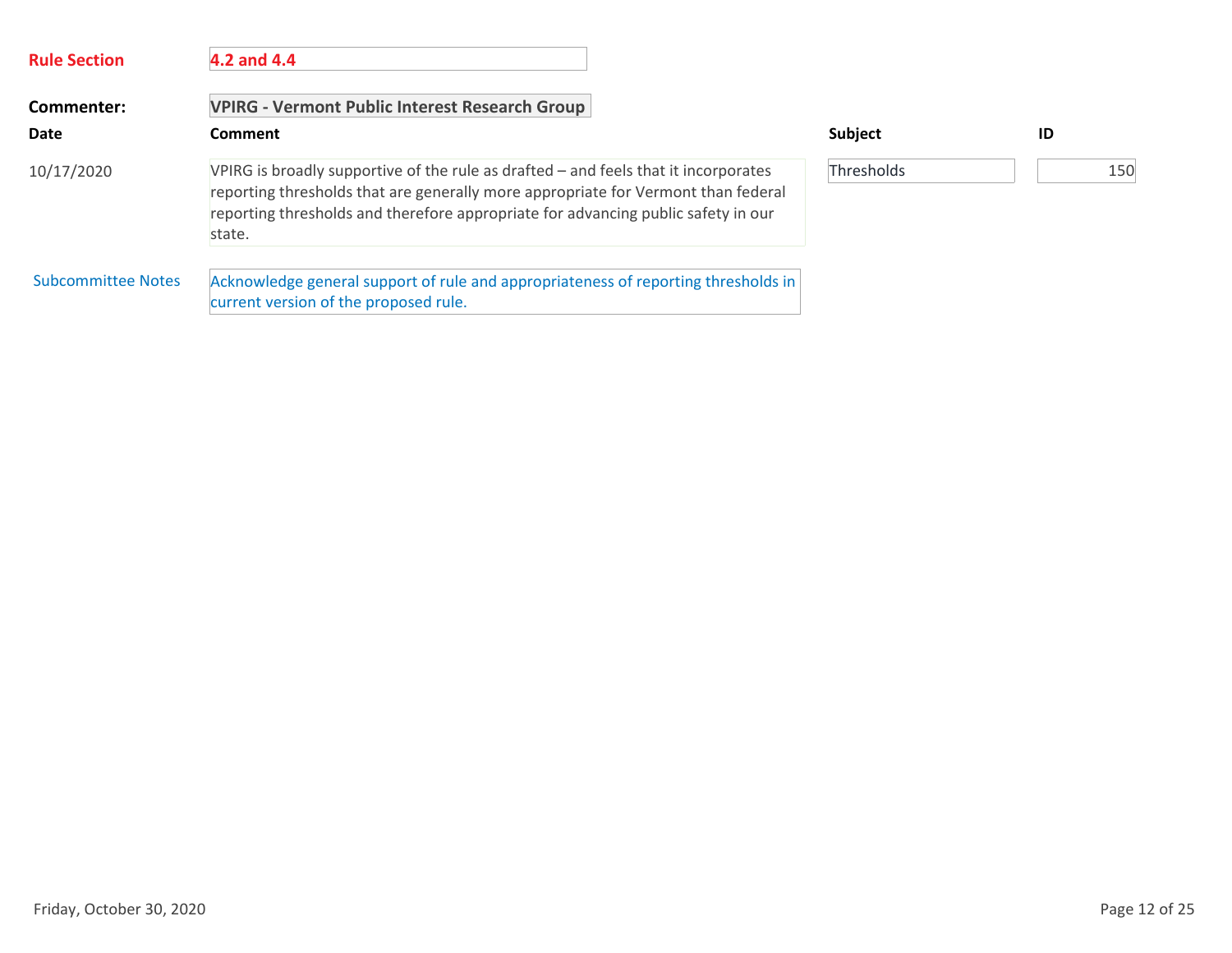| <b>Rule Section</b>       | 4.2, 4.3 and 4.4                                                                                                                                                                                                                                                                                                                                                                                                                                                                                                                                                                                  |            |     |
|---------------------------|---------------------------------------------------------------------------------------------------------------------------------------------------------------------------------------------------------------------------------------------------------------------------------------------------------------------------------------------------------------------------------------------------------------------------------------------------------------------------------------------------------------------------------------------------------------------------------------------------|------------|-----|
| Commenter:                | <b>Cecile Betit</b>                                                                                                                                                                                                                                                                                                                                                                                                                                                                                                                                                                               |            |     |
| Date                      | <b>Comment</b>                                                                                                                                                                                                                                                                                                                                                                                                                                                                                                                                                                                    | Subject    | ID  |
| 10/16/2020                | As a small rural state, Vermont is very different from California and other states with<br>large urban populations. Our outage rule must have reporting thresholds that<br>quickly identify localized outages so as to safeguard telephone subscribers who must<br>have reliable E-911 service.                                                                                                                                                                                                                                                                                                   | Thresholds | 161 |
|                           | The Enhanced 911 Board's priority must be on public safety and promptness in<br>providing outage information for emergency responders even as it respects the<br>profit-making and technological interests of Vermont's telecommunication<br>companies.                                                                                                                                                                                                                                                                                                                                           |            |     |
|                           | The rule needs to include provisions to ensure accurate mapping and verification of<br>coverage areas for cell towers and the accuracy of reporting by ZIP Codes in ways<br>that make sense for Vermont.                                                                                                                                                                                                                                                                                                                                                                                          |            |     |
|                           | Vermont needs to reconsider its directive to the Enhanced 911 Board rule to follow<br>California provisions for reporting thresholds for wireless outages such as number of<br>customers affected and reporting time. Given our population, Vermont's rule for<br>reporting landline outages should reflect its rural and community-based nature with<br>town-by-town reporting within an hour.                                                                                                                                                                                                   |            |     |
|                           | Public safety as a need must supersede ethically, any considerations of competitive<br>interest.                                                                                                                                                                                                                                                                                                                                                                                                                                                                                                  |            |     |
| <b>Subcommittee Notes</b> | (First comment is similar to Gibson comment (#174)).                                                                                                                                                                                                                                                                                                                                                                                                                                                                                                                                              |            |     |
|                           | The subcommittee defers to the Board staff expertise on this comment.                                                                                                                                                                                                                                                                                                                                                                                                                                                                                                                             |            |     |
|                           | Board staff commments: Wireless carriers are already required to report the<br>location of their towers to the 911 Board and provide an estimation of coverage<br>area for each sector. The Board staff expects this information will be adequate for<br>meeting the purpose of this rule. In addition, the rule requires wireless carriers<br>report when there is a loss or degradation of 50% of the coverage in a ZIP code, not<br>an impact to 50% of subscribers at any given time. Additional requirements to map<br>and verify wireless coverage areas are outside the scope of the rule. |            |     |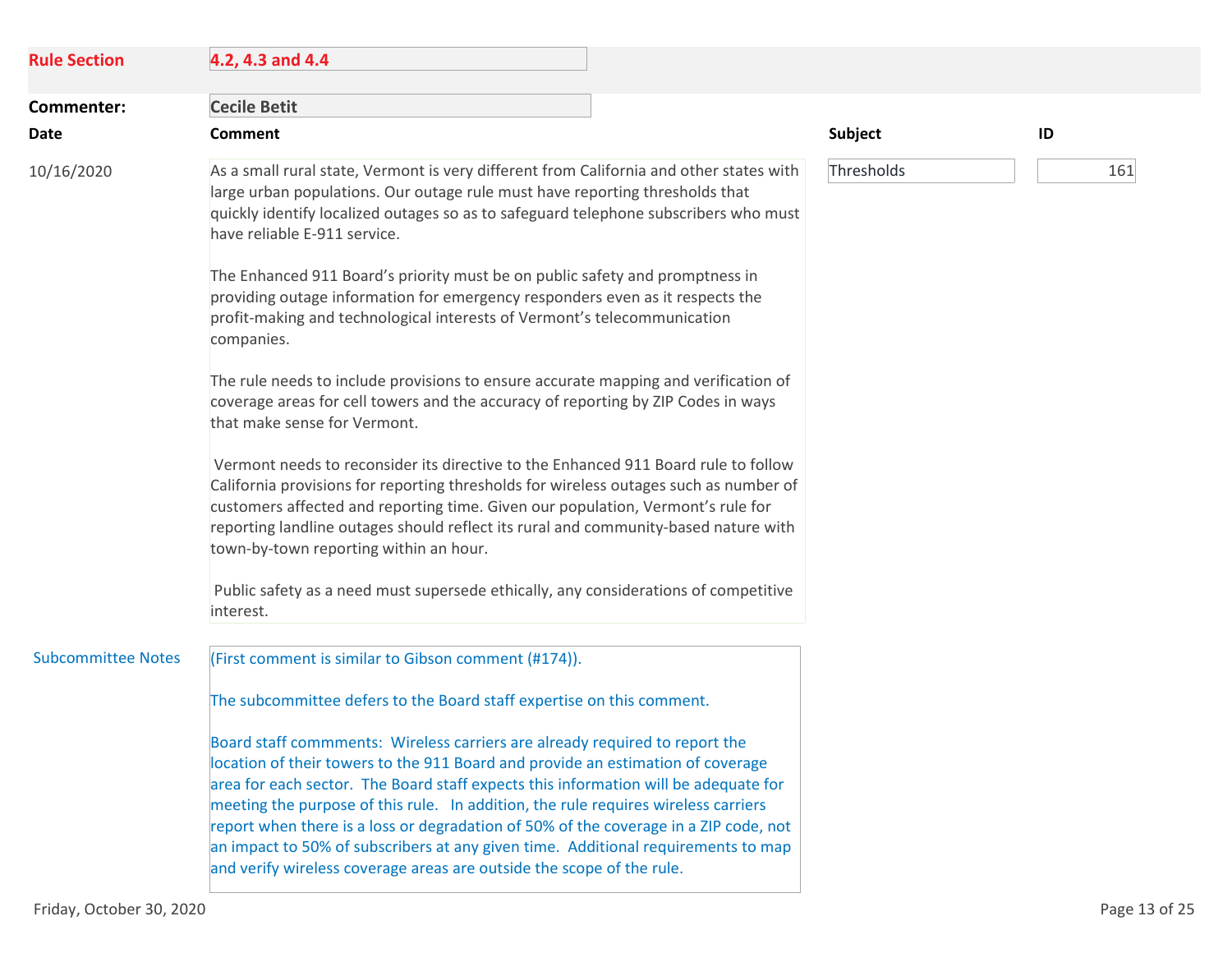| <b>Rule Section</b>       | 4.2, 4.3 and 4.4                                                                                                                                                                                                                                                                                                                                                                                                                                                                                                                                                                                                                                                                                                                                                                                                                                                                                                                                                                                     |                |     |
|---------------------------|------------------------------------------------------------------------------------------------------------------------------------------------------------------------------------------------------------------------------------------------------------------------------------------------------------------------------------------------------------------------------------------------------------------------------------------------------------------------------------------------------------------------------------------------------------------------------------------------------------------------------------------------------------------------------------------------------------------------------------------------------------------------------------------------------------------------------------------------------------------------------------------------------------------------------------------------------------------------------------------------------|----------------|-----|
| Commenter:                | <b>Cecile Betit</b>                                                                                                                                                                                                                                                                                                                                                                                                                                                                                                                                                                                                                                                                                                                                                                                                                                                                                                                                                                                  |                |     |
| Date                      | <b>Comment</b>                                                                                                                                                                                                                                                                                                                                                                                                                                                                                                                                                                                                                                                                                                                                                                                                                                                                                                                                                                                       | <b>Subject</b> | ID  |
|                           | Regarding reporting within the hour - the current proposed rule requires an initial<br>report of outage within one hour followed by a second report within two hours.                                                                                                                                                                                                                                                                                                                                                                                                                                                                                                                                                                                                                                                                                                                                                                                                                                |                |     |
| <b>Rule Section</b>       | 4.3 and 4.4                                                                                                                                                                                                                                                                                                                                                                                                                                                                                                                                                                                                                                                                                                                                                                                                                                                                                                                                                                                          |                |     |
| Commenter:                | <b>Jonathon Gibson</b>                                                                                                                                                                                                                                                                                                                                                                                                                                                                                                                                                                                                                                                                                                                                                                                                                                                                                                                                                                               |                |     |
| Date                      | <b>Comment</b>                                                                                                                                                                                                                                                                                                                                                                                                                                                                                                                                                                                                                                                                                                                                                                                                                                                                                                                                                                                       | <b>Subject</b> | ID  |
| 10/16/2020                | Use of Zip Codes for outage location reporting (for wireless service providers) -<br>general comments:<br>Before approving a final rule, please be sure the aggregate number of a carrier's<br>subscribers whose loss of 911 service must be reported does not exceed what public<br>safety requires in a rural state like Vermont. As now proposed, the rule will allow<br>carriers to avoid reporting in cases where many people in multiple Zip Codes are<br>affected, but the number in each Zip Code is less than 100. Throughout Vermont,<br>towns large and small may have multiple carriers and multiple Zip Codes. A town<br>with one Zip Code and two providers could have 95 people out for each carrier, but<br>no report of the 190 residents without 911. To take another example, a town with<br>three Zip Codes could have 99 people in each Zip Code without service, but no<br>outage report would be filed nor would emergency management personnel be<br>informed of the outage. | Zip Codes      | 172 |
| <b>Subcommittee Notes</b> | Act 125 requires thresholds in line with California only as it pertains to wireless<br>service providers; however previous public comments from national VoIP services<br>providers indicated their concern about the potential for a patchwork of reporting<br>requirements across the nation. Incorporating a threshold similar to that of<br>California for these service providers will address that concern while also ensuring<br>that the 911 Board receives notification of outages at a much more granular level<br>than would be required by the FCC-established thresholds.                                                                                                                                                                                                                                                                                                                                                                                                               |                |     |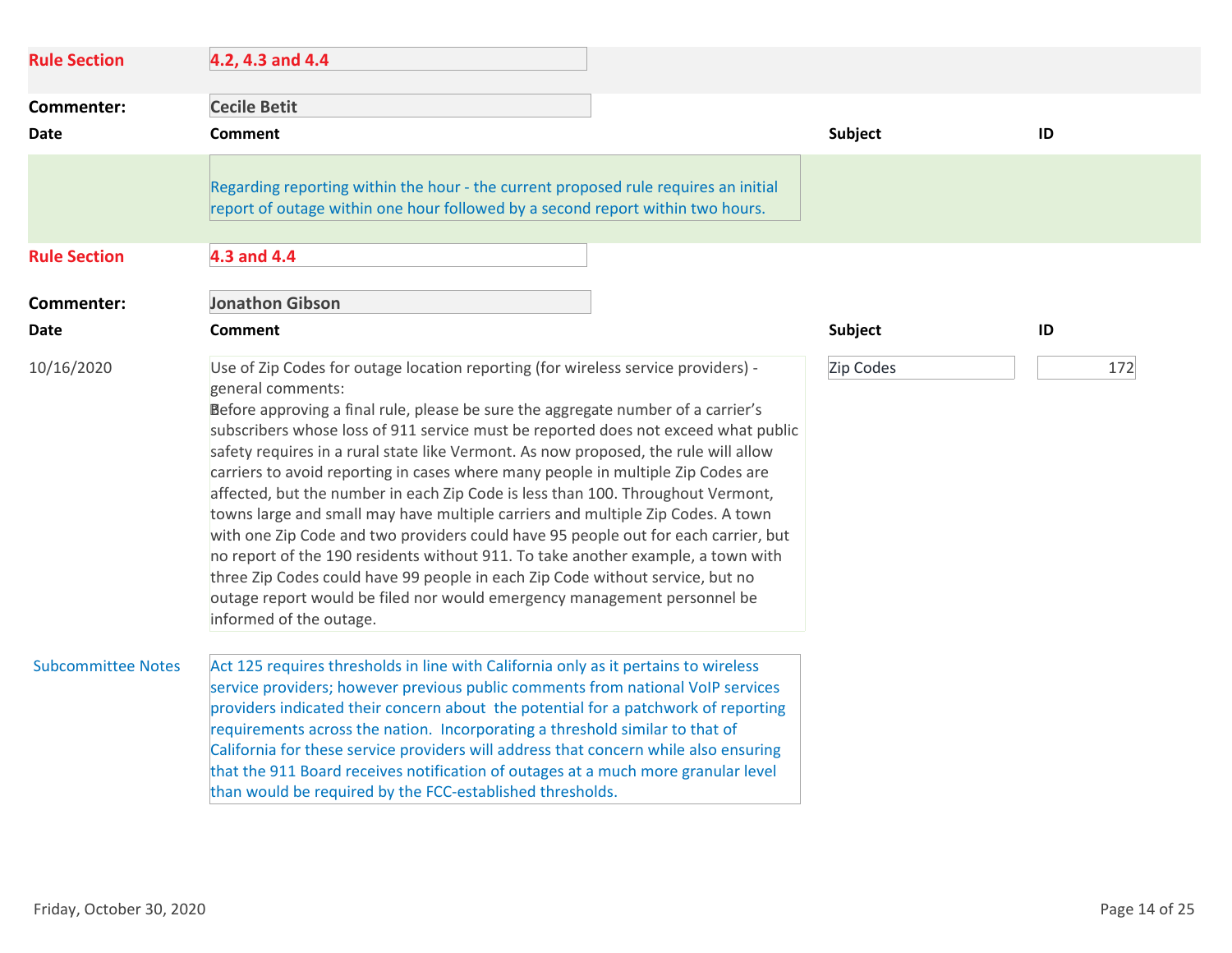| <b>Rule Section</b>       | 4.3 and 4.4.1                                                                                                                                                                                                                                                                                                                                                                                                                                              |            |     |
|---------------------------|------------------------------------------------------------------------------------------------------------------------------------------------------------------------------------------------------------------------------------------------------------------------------------------------------------------------------------------------------------------------------------------------------------------------------------------------------------|------------|-----|
| Commenter:                | <b>Jonathon Gibson</b>                                                                                                                                                                                                                                                                                                                                                                                                                                     |            |     |
| Date                      | <b>Comment</b>                                                                                                                                                                                                                                                                                                                                                                                                                                             | Subject    | ID  |
| 10/16/2020                | The one-hour and two-hour time frames for initial and second outage reports<br>("notifications") should be maintained in the final rule. The statute expressly directs<br>the Board to adopt a rule "to obtain information about or be apprised of, in a timely<br>manner, system outages" and the one and two-hour requirement is both<br>appropriate and necessary to ensure public safety and reliable 911 connectivity in<br>our rural state           | Thresholds | 170 |
| <b>Subcommittee Notes</b> | Agree, one hour and two hour requirement will be maintained in proposed rule.                                                                                                                                                                                                                                                                                                                                                                              |            |     |
| <b>Rule Section</b>       | 4.3.1 and 4.4.2                                                                                                                                                                                                                                                                                                                                                                                                                                            |            |     |
| Commenter:                | <b>Comcast and Charter Joint Comments</b>                                                                                                                                                                                                                                                                                                                                                                                                                  |            |     |
| Date                      | <b>Comment</b>                                                                                                                                                                                                                                                                                                                                                                                                                                             | Subject    | ID  |
| 10/16/2020                | Comcast and Charter also recommend one minor change regarding reported outage<br>information. Specifically, for consistency the first sentences of §§4.3.1 and 4.4.2<br>should add the phrase "to the extent known" before "the following information".<br>This will align those sections with $\S$ §4.3.2, 4.3.3, 4.4.3, and 4.4.4.4 Correspondingly,<br>the phrase "to the extent known" can be removed from the third bullets in §§4.3.1<br>and 4.4.2.5 |            | 160 |
| <b>Subcommittee Notes</b> | This is reasonable request - changes should be made.                                                                                                                                                                                                                                                                                                                                                                                                       |            |     |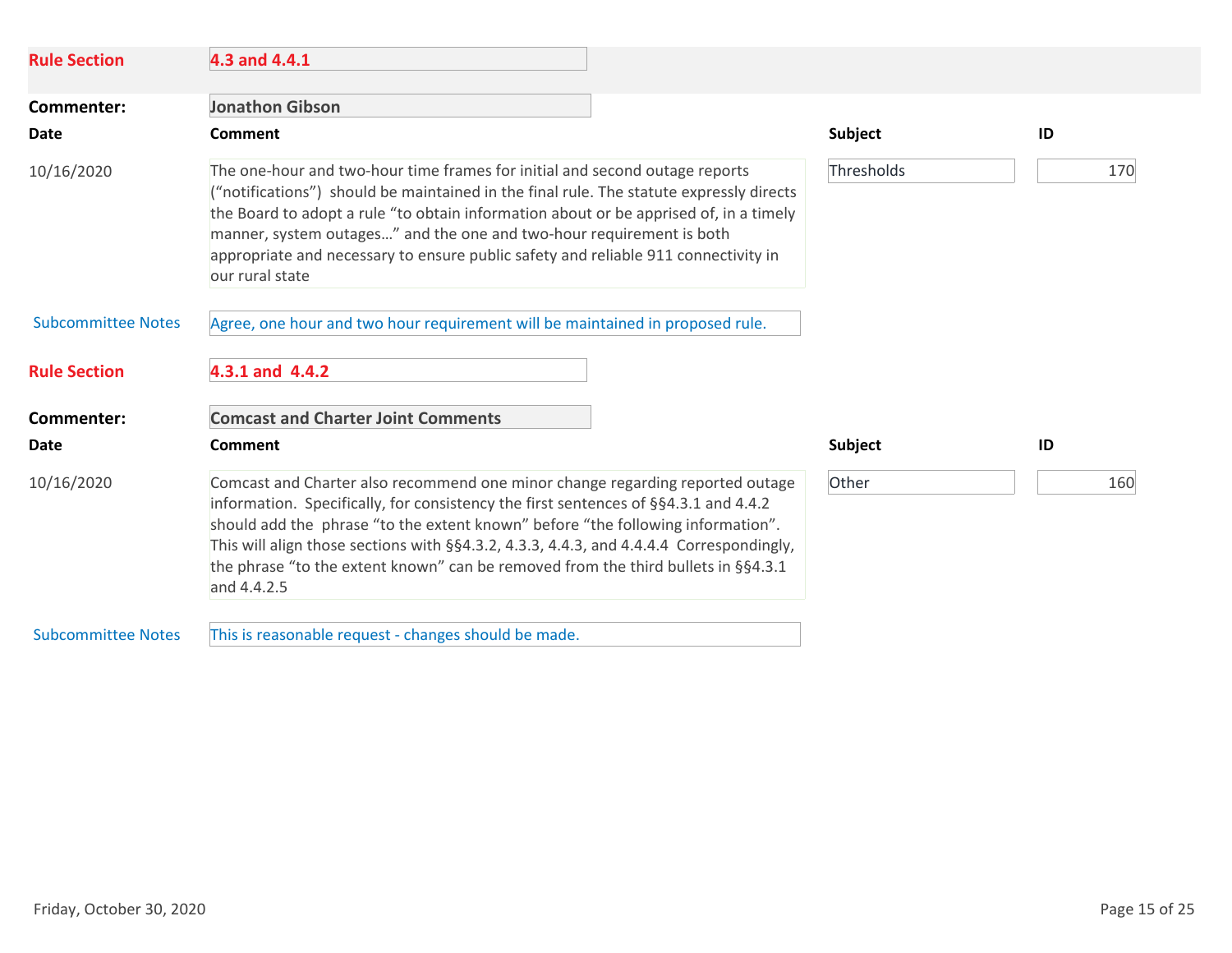| <b>Rule Section</b>       | 4.4                                                                                                                                                                                                                                                                                                                                                                                                                                                                                                                                                                                                                                                                       |           |     |
|---------------------------|---------------------------------------------------------------------------------------------------------------------------------------------------------------------------------------------------------------------------------------------------------------------------------------------------------------------------------------------------------------------------------------------------------------------------------------------------------------------------------------------------------------------------------------------------------------------------------------------------------------------------------------------------------------------------|-----------|-----|
| Commenter:                | <b>Jonathon Gibson</b>                                                                                                                                                                                                                                                                                                                                                                                                                                                                                                                                                                                                                                                    |           |     |
| <b>Date</b>               | <b>Comment</b>                                                                                                                                                                                                                                                                                                                                                                                                                                                                                                                                                                                                                                                            | Subject   | ID  |
| 10/16/2020                | the number of residents with cellphones in a given Zip Code is not really the proper<br>rubric for measuring wireless service or loss of service. Visitors to an area - of which<br>Vermont has many - or people traveling through an area (including Vermonters in<br>transit) are every bit as at risk from a loss of 911 connectivity as a resident<br>subscriber. Can the Board include a more relevant rubric by which to measure and<br>report the actual real-time human impact of a carrier's outage in an affected area on<br>all wireless users in the area, even if some users are subscribers of another carrier?<br>This would supplement the Zip Code data. | Zip Codes | 173 |
| <b>Subcommittee Notes</b> | Board staff input: Wireless carriers are not required to report the number of<br>subscribers without service in any given ZIP code, but rather the loss of 50%<br>coverage in that ZIP code. The loss of 50% coverage in a ZIP code does not<br>differentiate between their subscribers and/or roaming subscribers, but focuses on<br>a significant loss of available service in the given geographic area.                                                                                                                                                                                                                                                               |           |     |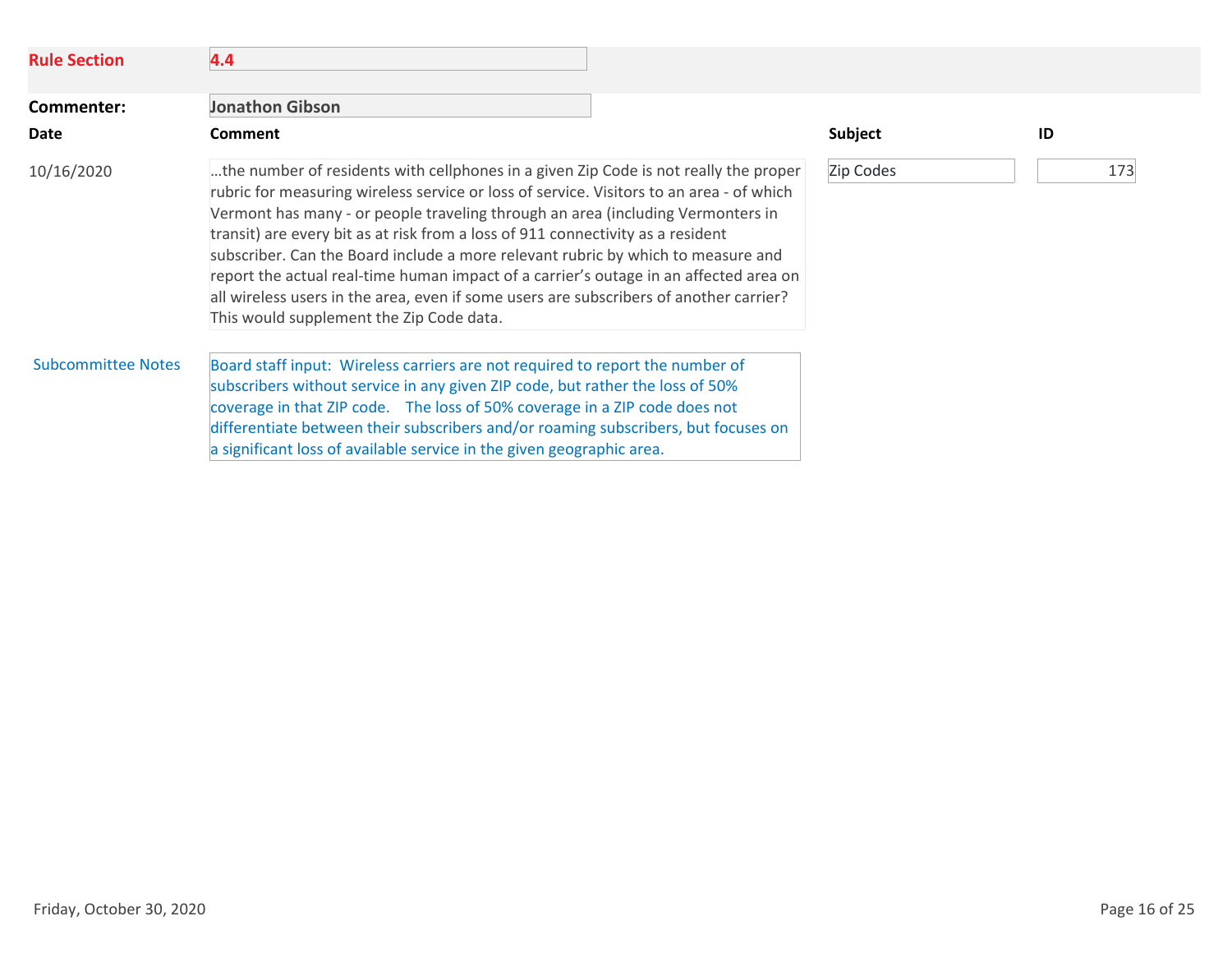| <b>Rule Section</b>       | 4.4.1 and 4.4.2                                                                                                                                                                                                                                                                                                                                                                                                                  |         |     |
|---------------------------|----------------------------------------------------------------------------------------------------------------------------------------------------------------------------------------------------------------------------------------------------------------------------------------------------------------------------------------------------------------------------------------------------------------------------------|---------|-----|
| Commenter:                | <b>Jonathon Gibson</b>                                                                                                                                                                                                                                                                                                                                                                                                           |         |     |
| Date                      | <b>Comment</b>                                                                                                                                                                                                                                                                                                                                                                                                                   | Subject | ID  |
| 10/16/2020                | Sec. 4.4.1 (and 4.4.2 and 4.4.3) are confusing. Sec. 3 defines CMRS's and OC's and<br>distinguishes between two types of outages as OCO's and WSO's. But 4.4.1 refers to<br>OC's reporting an WSO, and the following two subsections refer only to WSO's and<br>not OCO's. Maybe I'm missing something, but please give this your attention and<br>clarify as needed.                                                            | Other   | 171 |
| <b>Subcommittee Notes</b> | Agree that clarification would be helpful in these sections. Changes recommended<br>by Board staff have been made as follows:<br>4.4.1 CMRS providers shall make an initial notification as required under<br>subsections 4.4 within one hour of discovery of the WSO; a second notification<br>within two hours of discovery, and shall provide additional updates as they become<br>available, or at the request of the Board. |         |     |
|                           | Also - section 4.4.2, first bullet: change OC to CMRS provider                                                                                                                                                                                                                                                                                                                                                                   |         |     |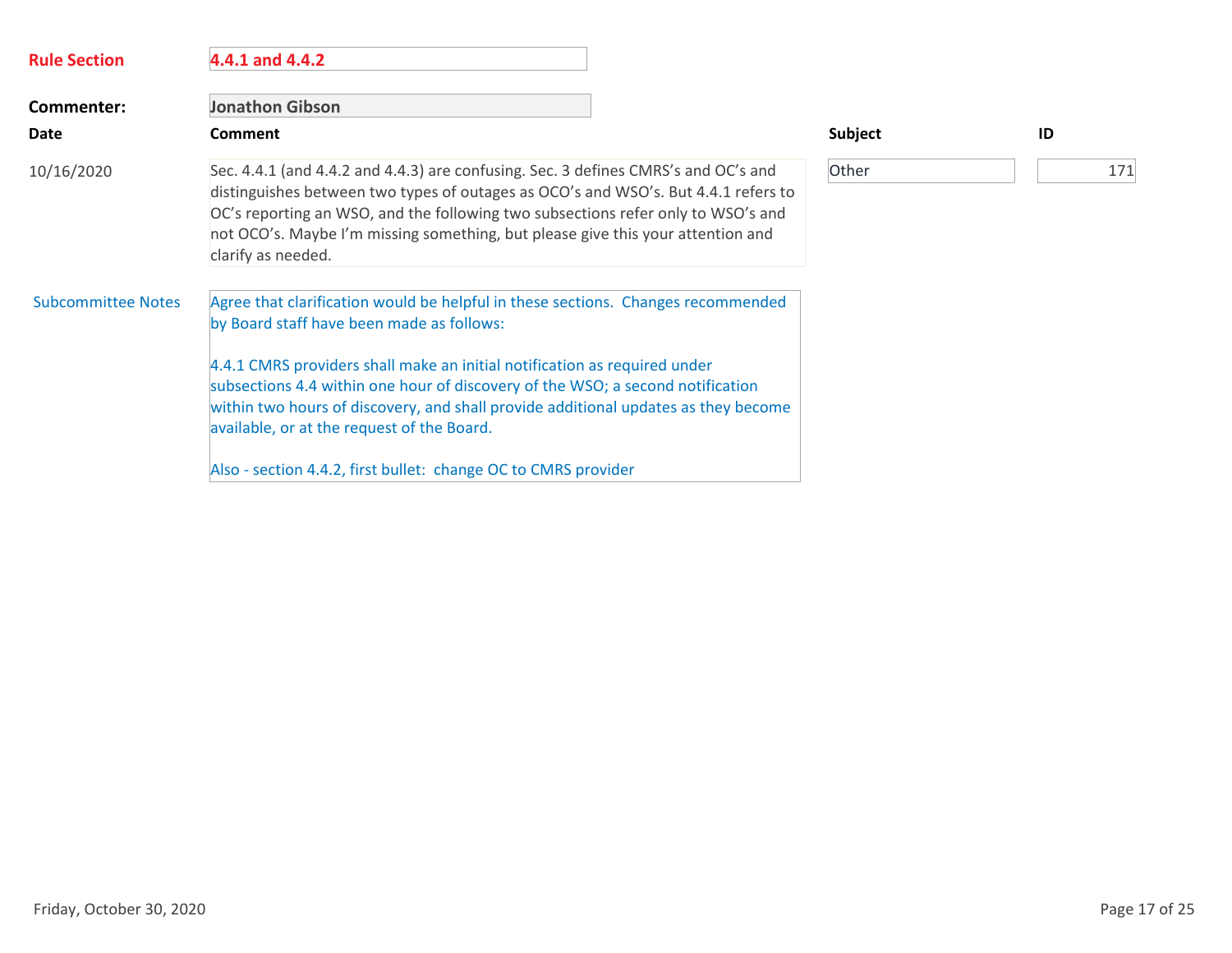| <b>Rule Section</b>       | 6                                                                                                                                                                                                                                                                                                                                                                                                                                                                                                                                                                                                                                                                                                                                                                                                                                                                                                                                                                                                                                                                                                                                                                                                                                                      |                 |     |
|---------------------------|--------------------------------------------------------------------------------------------------------------------------------------------------------------------------------------------------------------------------------------------------------------------------------------------------------------------------------------------------------------------------------------------------------------------------------------------------------------------------------------------------------------------------------------------------------------------------------------------------------------------------------------------------------------------------------------------------------------------------------------------------------------------------------------------------------------------------------------------------------------------------------------------------------------------------------------------------------------------------------------------------------------------------------------------------------------------------------------------------------------------------------------------------------------------------------------------------------------------------------------------------------|-----------------|-----|
| Commenter:                | <b>CTIA</b>                                                                                                                                                                                                                                                                                                                                                                                                                                                                                                                                                                                                                                                                                                                                                                                                                                                                                                                                                                                                                                                                                                                                                                                                                                            |                 |     |
| Date                      | <b>Comment</b>                                                                                                                                                                                                                                                                                                                                                                                                                                                                                                                                                                                                                                                                                                                                                                                                                                                                                                                                                                                                                                                                                                                                                                                                                                         | Subject         | ID  |
| 10/16/2020                | An approach that treats carrier reports as inherently confidential is wholly<br>appropriate under the Vermont Public Records Act ("VPRA"), 8 which, as CTIA noted<br>in previous comments before the Board, contains explicit protections for trade<br>secrets.9 CTIA also noted that the U.S. Department of Homeland Security has<br>declared that information regarding wireless network outages is "Protected Critical<br>Infrastructure Information" ("PCII") that should be closely guarded from disclosure<br>for reasons of national security.10 The Federal Communications Commission ("FCC")<br>has mirrored these national security concerns and also indicated that there<br>potentially are serious adverse competitive consequences that may result from the<br>disclosure of this information.11 Reflecting those reasons, federal law contains an<br>exemption from Freedom of Information Act ("FOIA") requests for such<br>information.12 Furthermore, the FOIA exemption for PCII has an analogue under the<br>VPRA, 13 which references FOIA as guidance for its interpretation, 14 and Vermont<br>courts have looked to the way federal courts have interpreted FOIA for guidance in<br>interpreting the exemptions to the VPRA.15 | Confidentiality | 179 |
| <b>Subcommittee Notes</b> | The subcommittee discussed the information that is required in the initial,<br>secondary and restoration of service reports (Sections 4.3.1, 4.3.2, 4.3.3, 4.4.2,<br>4.4.3, and 4.4.4) and determined that they do not consider any of the information<br>that is not already marked "presumed non-public" to be confidential, proprietary,<br>or system security related.<br>Subcommittee confirmed that this information should be released in response to<br>public records requests.                                                                                                                                                                                                                                                                                                                                                                                                                                                                                                                                                                                                                                                                                                                                                               |                 |     |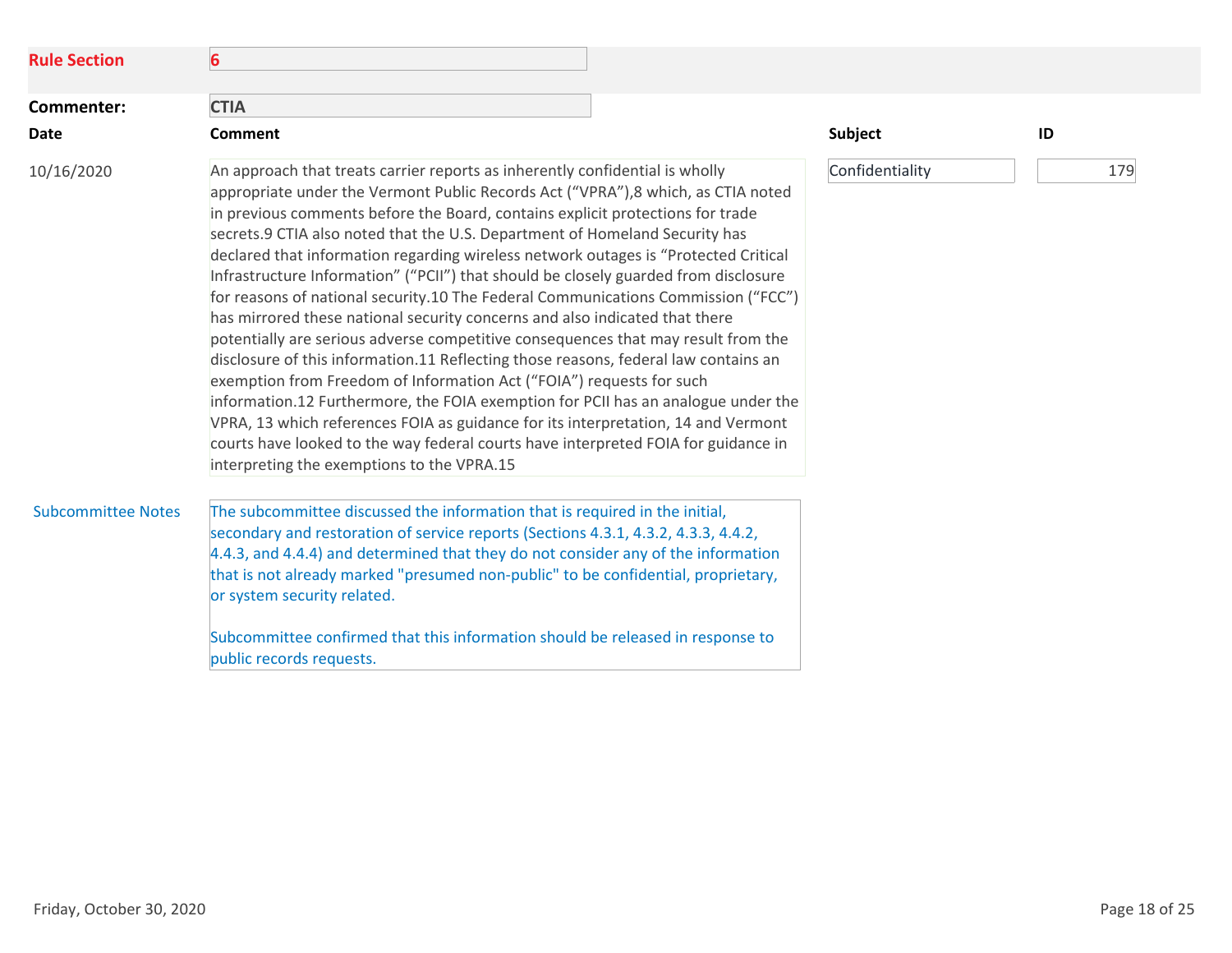| <b>Rule Section</b>       | $6\phantom{1}6$                                                                                                                                                                                                                                                                                                                                                                                                                                                                                                                                                                                                                                                                                                                                                                                                                                                                                                                                                                                                                                                                                                                                                                                                                                                                                                                                                                                                                                                            |                 |     |
|---------------------------|----------------------------------------------------------------------------------------------------------------------------------------------------------------------------------------------------------------------------------------------------------------------------------------------------------------------------------------------------------------------------------------------------------------------------------------------------------------------------------------------------------------------------------------------------------------------------------------------------------------------------------------------------------------------------------------------------------------------------------------------------------------------------------------------------------------------------------------------------------------------------------------------------------------------------------------------------------------------------------------------------------------------------------------------------------------------------------------------------------------------------------------------------------------------------------------------------------------------------------------------------------------------------------------------------------------------------------------------------------------------------------------------------------------------------------------------------------------------------|-----------------|-----|
| Commenter:<br><b>Date</b> | <b>CTIA</b><br><b>Comment</b>                                                                                                                                                                                                                                                                                                                                                                                                                                                                                                                                                                                                                                                                                                                                                                                                                                                                                                                                                                                                                                                                                                                                                                                                                                                                                                                                                                                                                                              | Subject         | ID  |
| 10/16/2020                | At the Board's October 9, 2020 public hearing, some public commenters expressed<br>concern that an inherent designation of confidentiality for submitted reports would<br>harm public safety by denying information to consumers. CTIA disagrees. Keeping<br>the reports confidential would not in any way compromise the ability of the Board<br>to notify affected consumers of 9-1-1 outages, which CTIA agrees is an appropriate<br>role for the Board to play. But it is decidedly not in the public interest to make the<br>individual reports widely available, because those reports include sensitive and<br>proprietary information such as the addresses and locations of specific pieces of<br>carrier network infrastructure. While that information has no value to consumers,<br>that is precisely the sort of information that could be leveraged by bad actors,<br>whether terrorists who seek to damage communications networks or carriers<br>seeking a competitive advantage by mapping their competitors' networks, which is<br>why such information is protected both under federal law and in the VPRA.<br>CTIA re-emphasizes that its proposed language would not preclude the Board from<br>providing situational awareness of outages, which CTIA understands to be the main<br>purpose of the Proposed Rule, nor would the presumption of confidentiality for<br>submitted information deprive members of the public of the ability or right to | Confidentiality | 180 |
| <b>Subcommittee Notes</b> | contest that presumption for individual cases under the appeals provisions within<br>the VPRA. 16<br>The subcommittee discussed the information that is required in the initial,<br>secondary and restoration of service reports (Sections 4.3.1, 4.3.2, 4.3.3, 4.4.2,<br>4.4.3, and 4.4.4) and determined that they do not consider any of the information<br>that is not already marked "presumed non-public" to be confidential, proprietary,<br>or system security related.<br>Subcommittee confirmed that this information should be released in response to<br>public records requests.                                                                                                                                                                                                                                                                                                                                                                                                                                                                                                                                                                                                                                                                                                                                                                                                                                                                              |                 |     |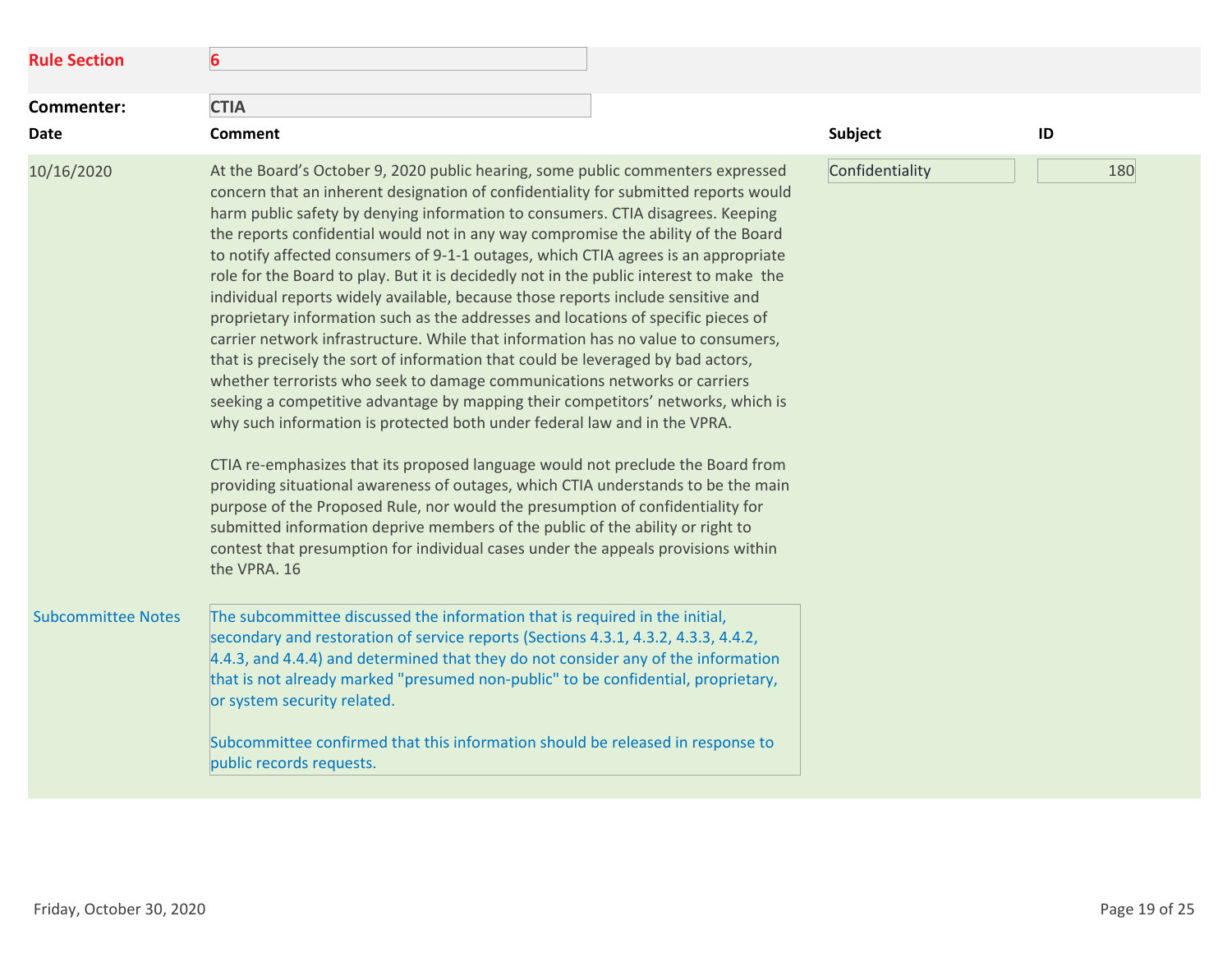| <b>Rule Section</b>       | 6                                                                                                                                                                                                                                                                                                                                                                                                                                                                                                                                                                                                                                                                                   |                 |     |
|---------------------------|-------------------------------------------------------------------------------------------------------------------------------------------------------------------------------------------------------------------------------------------------------------------------------------------------------------------------------------------------------------------------------------------------------------------------------------------------------------------------------------------------------------------------------------------------------------------------------------------------------------------------------------------------------------------------------------|-----------------|-----|
| Commenter:<br><b>Date</b> | <b>Jonathon Gibson</b><br>Comment                                                                                                                                                                                                                                                                                                                                                                                                                                                                                                                                                                                                                                                   | <b>Subject</b>  | ID  |
| 10/16/2020                | Sec. 6 as proposed is a testament to the Board's commitment to transparency and<br>the public's right to know. I urge you to retain it as written and not to be distracted<br>by carrier claims that the information required to be reported should be considered<br>"inherently confidential". Honest to goodness, look at what information Sec. 4.4.2<br>and 4.4.3 require to be submitted. By what stretch of the imagination can that be<br>considered a "trade secret" or an invitation to so-called "bad actors" intent on<br>bringing down the telecommunications infrastructure. This rhetoric is self-serving at<br>best or fear-mongering at worst, and must be rejected. | Confidentiality | 175 |
| <b>Subcommittee Notes</b> | The subcommittee discussed the information that is required in the initial,<br>secondary and restoration of service reports (Sections 4.3.1, 4.3.2, 4.3.3, 4.4.2,<br>4.4.3, and 4.4.4) and determined that they do not consider any of the information<br>that is not already marked "presumed non-public" to be confidential, proprietary,<br>or system security related.<br>Subcommittee confirmed that this information should be released in response to<br>public records requests.                                                                                                                                                                                            |                 |     |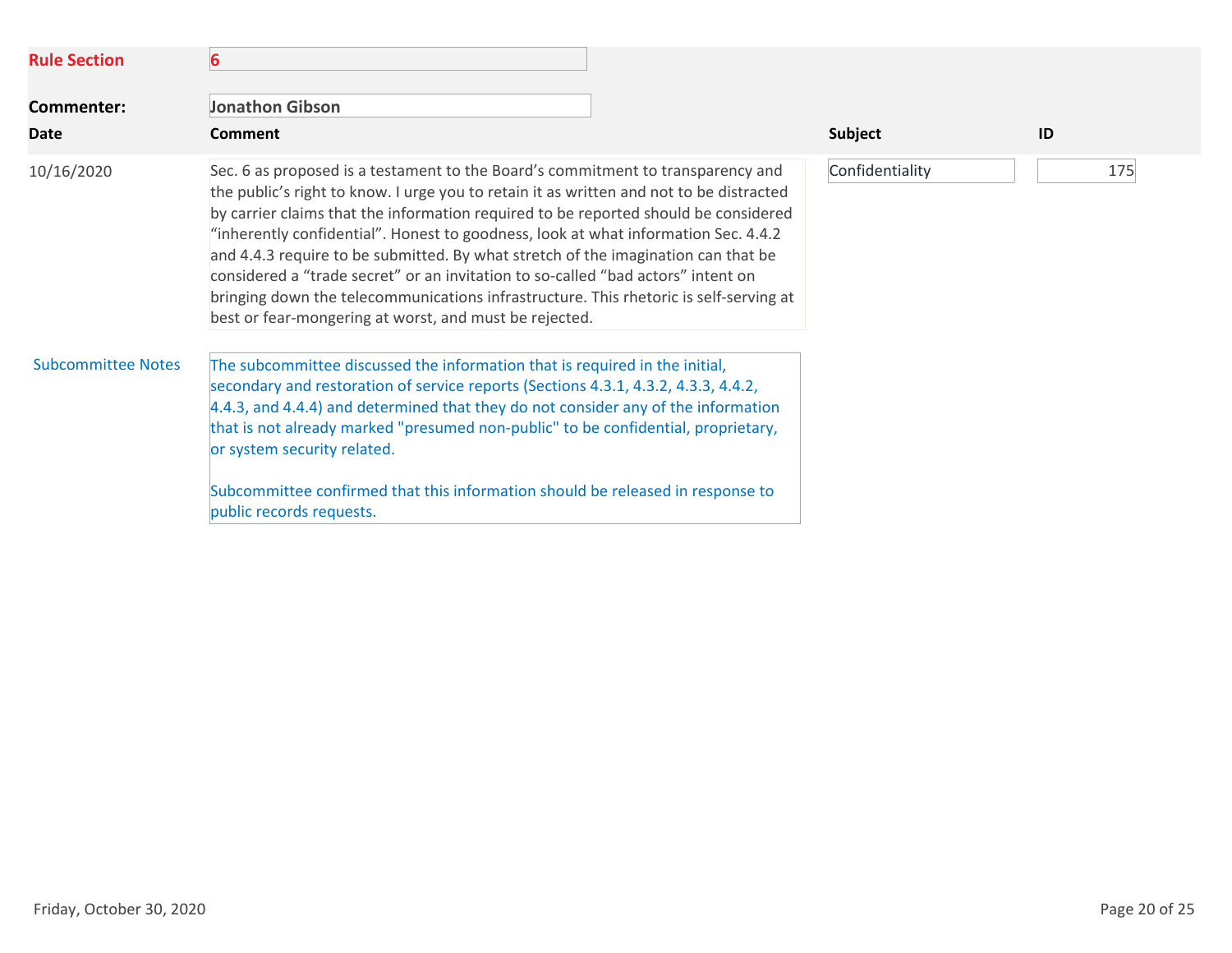| <b>Rule Section</b>       | 6.0                                                                                                                                                                                                                                                                                                                                                                        |                 |     |
|---------------------------|----------------------------------------------------------------------------------------------------------------------------------------------------------------------------------------------------------------------------------------------------------------------------------------------------------------------------------------------------------------------------|-----------------|-----|
| Commenter:                | <b>Comcast and Charter Joint Comments</b>                                                                                                                                                                                                                                                                                                                                  |                 |     |
| <b>Date</b>               | Comment                                                                                                                                                                                                                                                                                                                                                                    | <b>Subject</b>  | ID  |
| 10/16/2020                | As stated in previous comments, the entirety of Originating Carrier initial outage and<br>restoration reports to the 911 Board should be presumptively confidential.                                                                                                                                                                                                       | Confidentiality | 157 |
| <b>Subcommittee Notes</b> | The subcommittee discussed the information that is required in the initial,<br>secondary and restoration of service reports (Sections 4.3.1, 4.3.2, 4.3.3, 4.4.2,<br>4.4.3, and 4.4.4) and determined that they do not consider any of the information<br>that is not already marked "presumed non-public" to be confidential, proprietary,<br>or system security related. |                 |     |
|                           | Subcommittee confirmed that this information should be released in response to<br>public records requests.                                                                                                                                                                                                                                                                 |                 |     |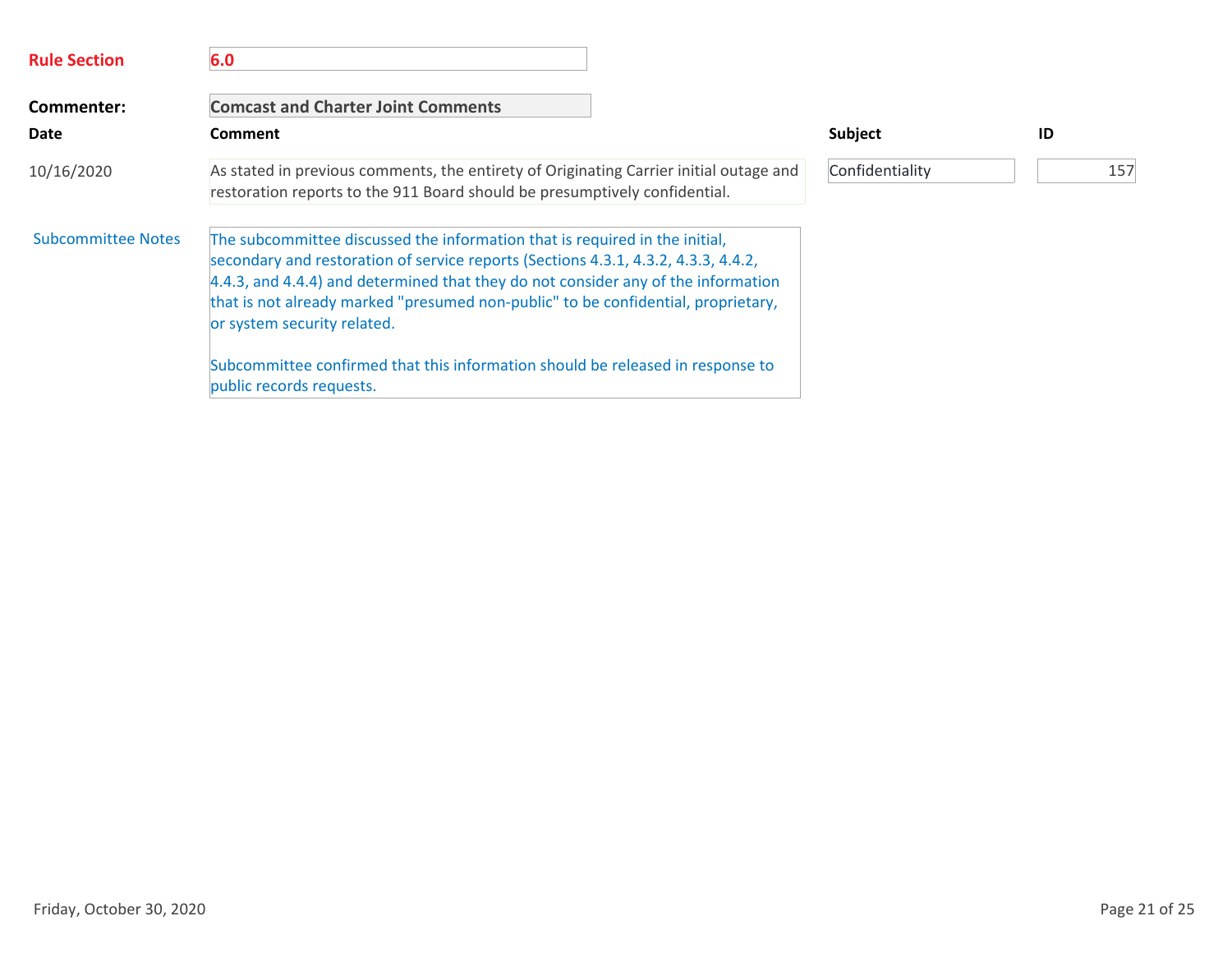| <b>Rule Section</b>       | 6.0                                                                                                                                                                                                                                                                                                                                                                                                                                                                                                                                                                                                                                                                                                                                                                                                                                                                                                                                                                                                                                                                                                                                                                                                                                                                                                                                                                                                                        |                 |     |
|---------------------------|----------------------------------------------------------------------------------------------------------------------------------------------------------------------------------------------------------------------------------------------------------------------------------------------------------------------------------------------------------------------------------------------------------------------------------------------------------------------------------------------------------------------------------------------------------------------------------------------------------------------------------------------------------------------------------------------------------------------------------------------------------------------------------------------------------------------------------------------------------------------------------------------------------------------------------------------------------------------------------------------------------------------------------------------------------------------------------------------------------------------------------------------------------------------------------------------------------------------------------------------------------------------------------------------------------------------------------------------------------------------------------------------------------------------------|-----------------|-----|
| <b>Commenter:</b>         | <b>Stephen Whitaker</b>                                                                                                                                                                                                                                                                                                                                                                                                                                                                                                                                                                                                                                                                                                                                                                                                                                                                                                                                                                                                                                                                                                                                                                                                                                                                                                                                                                                                    |                 |     |
| <b>Date</b>               | <b>Comment</b>                                                                                                                                                                                                                                                                                                                                                                                                                                                                                                                                                                                                                                                                                                                                                                                                                                                                                                                                                                                                                                                                                                                                                                                                                                                                                                                                                                                                             | <b>Subject</b>  | ID  |
| 10/9/2020                 | with regards to trade secrets, if the trade if you're trading in unreliable networks<br>then there may be a trade secret, but it's the State's obligation to expose the<br>unreliable networks and allow the customer to make an informed choice to switch<br>to a more reliable network. So I dispute the assertion that a trade secret is how<br>often our network fails. That's fundamentally at odds with the concept of doing<br>business in the public good. All of these carriers are required to be certified by the<br>PUC as doing business for the public good and an unreliable network is not for the<br>public good. So the claims about bad actors out in the wild and information out in<br>the wild - we're asking, I believe what we are asking for is as soon as you know<br>you've got an outage give us knowledge that there's an outage we need to be aware<br>of, give us the approximate boundaries of that outage, where are the customers we<br>need to be heightened aware of who might be on telecommunications monitored<br>blood sugar or dialysis or might in the middle of a remote telemedicine cardiogram<br>or something. So we need to insist on as soon as you know tell us how far<br>approximately how big it is and as soon as you know how big it is, but don't create<br>caveats where obfuscation and intentional minimization of the impacts are an<br>option for the carriers | Confidentiality | 163 |
| <b>Subcommittee Notes</b> | The subcommittee discussed the information that is required in the initial,<br>secondary and restoration of service reports (Sections 4.3.1, 4.3.2, 4.3.3, 4.4.2,<br>4.4.3, and 4.4.4) and determined that they do not consider any of the information<br>that is not already marked "presumed non-public" to be confidential, proprietary,<br>or system security related.<br>Subcommittee confirmed that this information should be released in response to<br>public records requests.<br>Note: See also section 6.2                                                                                                                                                                                                                                                                                                                                                                                                                                                                                                                                                                                                                                                                                                                                                                                                                                                                                                     |                 |     |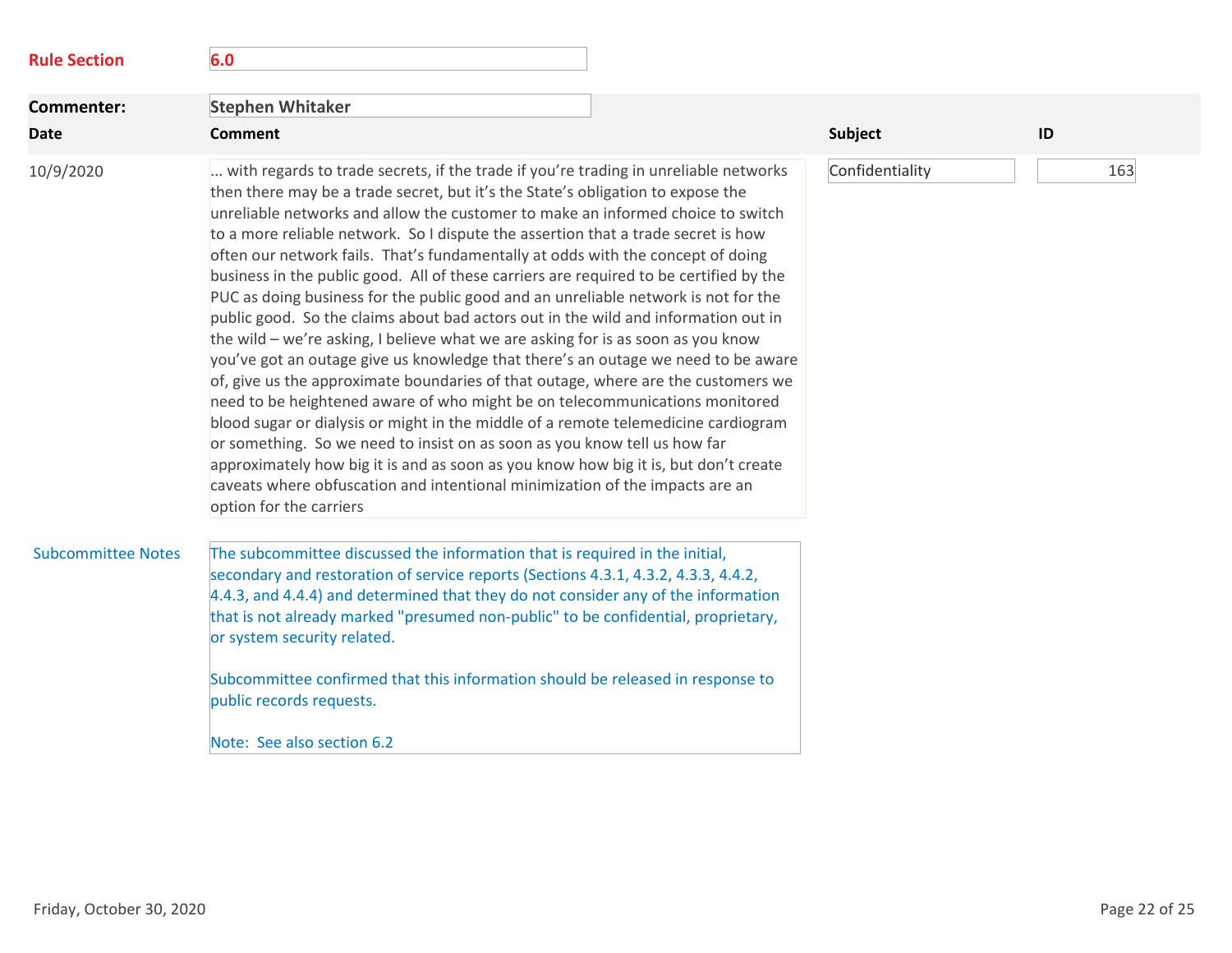| <b>Rule Section</b>       | 6.0                                                                                                                                                                                                                                                                                                                                                                                                                                                                                      |                 |     |
|---------------------------|------------------------------------------------------------------------------------------------------------------------------------------------------------------------------------------------------------------------------------------------------------------------------------------------------------------------------------------------------------------------------------------------------------------------------------------------------------------------------------------|-----------------|-----|
| Commenter:                | <b>VPIRG - Vermont Public Interest Research Group</b>                                                                                                                                                                                                                                                                                                                                                                                                                                    |                 |     |
| Date                      | Comment                                                                                                                                                                                                                                                                                                                                                                                                                                                                                  | Subject         | ID  |
| 10/17/2020                | We would also echo the feedback you've heard from other individual Vermonters<br>that Section $6$ – the section pertaining to confidentiality – remain as drafted. We<br>believe the current language ensures maximum consumer transparency, while<br>allowing for the protection of any information that is truly sensitive                                                                                                                                                             | Confidentiality | 152 |
| <b>Subcommittee Notes</b> | The subcommittee discussed the information that is required in the initial,<br>secondary and restoration of service reports (Sections 4.3.1, 4.3.2, 4.3.3, 4.4.2,<br>4.4.3, and 4.4.4) and determined that they do not consider any of the information<br>that is not already marked "presumed non-public" to be confidential, proprietary,<br>or system security related.<br>Subcommittee confirmed that this information should be released in response to<br>public records requests. |                 |     |
| <b>Rule Section</b>       | 6.2                                                                                                                                                                                                                                                                                                                                                                                                                                                                                      |                 |     |
| <b>Commenter:</b>         | <b>Comcast and Charter Joint Comments</b>                                                                                                                                                                                                                                                                                                                                                                                                                                                |                 |     |
| Date                      | <b>Comment</b>                                                                                                                                                                                                                                                                                                                                                                                                                                                                           | Subject         | ID  |
| 10/16/2020                | Comcast and Charter reiterate their support for the addition of a "reverse FOIA"<br>provision ot the proposed rule that would require the 911 Board to provide notice<br>to an originating carrier prior to public release of an outage report.                                                                                                                                                                                                                                          | Confidentiality | 158 |
| <b>Subcommittee Notes</b> | Subcommittee supports adding language that formalizes the Board's practice of<br>notifying carriers when a public records request is received for their outage<br>reports.                                                                                                                                                                                                                                                                                                               |                 |     |
|                           | (See new section 6.1.1)                                                                                                                                                                                                                                                                                                                                                                                                                                                                  |                 |     |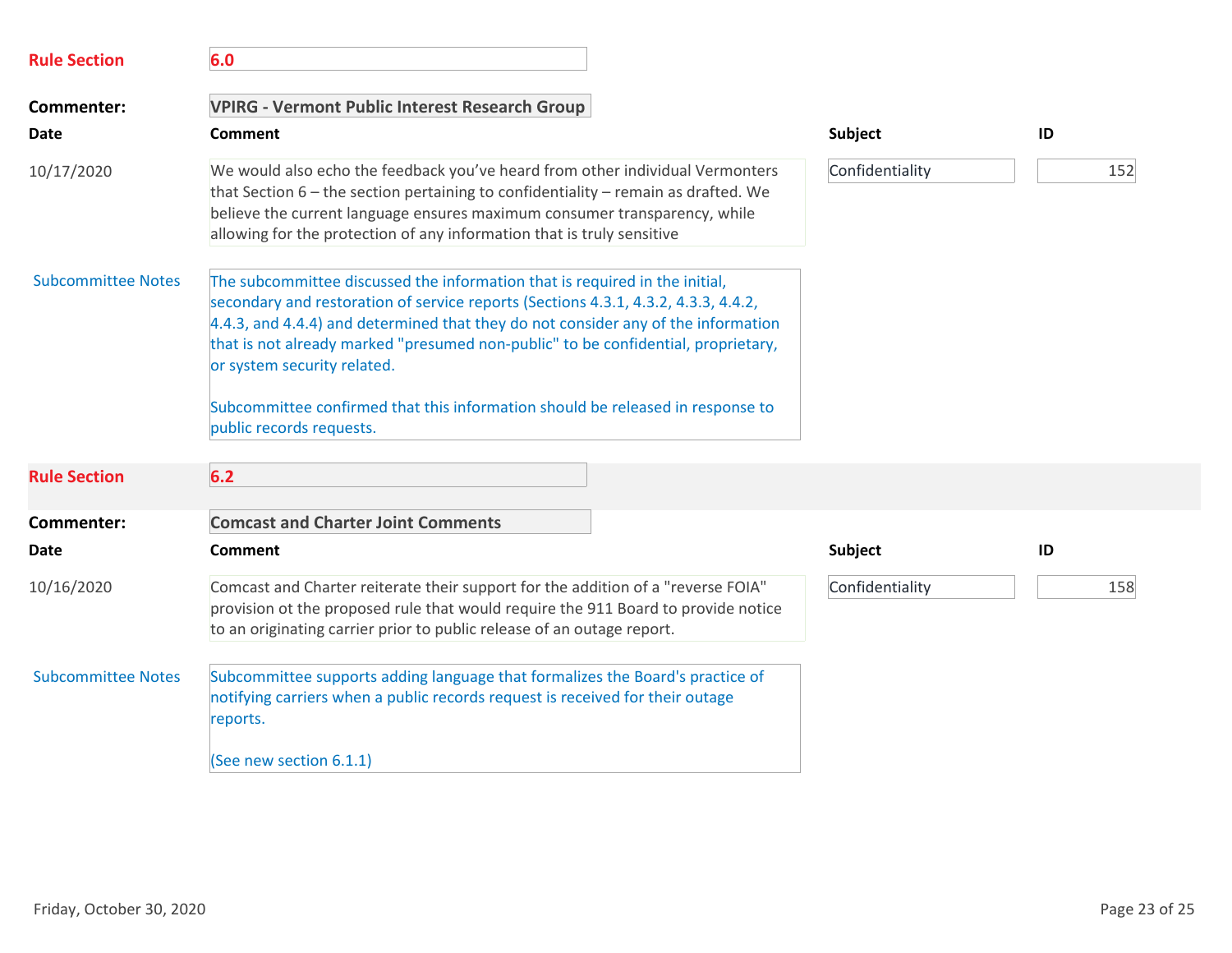| <b>Rule Section</b>       | 7                                                                                                                                                                                                                                                                                                                                                                                                                                                                                                                                                                                                                                                                                                                                                                                                                                                                                                                                                                                                                                                                                                                                                                                                                                                                                             |         |     |
|---------------------------|-----------------------------------------------------------------------------------------------------------------------------------------------------------------------------------------------------------------------------------------------------------------------------------------------------------------------------------------------------------------------------------------------------------------------------------------------------------------------------------------------------------------------------------------------------------------------------------------------------------------------------------------------------------------------------------------------------------------------------------------------------------------------------------------------------------------------------------------------------------------------------------------------------------------------------------------------------------------------------------------------------------------------------------------------------------------------------------------------------------------------------------------------------------------------------------------------------------------------------------------------------------------------------------------------|---------|-----|
| Commenter:                | <b>CTIA</b>                                                                                                                                                                                                                                                                                                                                                                                                                                                                                                                                                                                                                                                                                                                                                                                                                                                                                                                                                                                                                                                                                                                                                                                                                                                                                   |         |     |
| Date                      | Comment                                                                                                                                                                                                                                                                                                                                                                                                                                                                                                                                                                                                                                                                                                                                                                                                                                                                                                                                                                                                                                                                                                                                                                                                                                                                                       | Subject | ID  |
| 10/16/2020                | Finally, the Board should adopt any outage reporting rules on a provisional basis,<br>with a required review after a year's time to revisit any potential issues. Because,<br>unlike the California process, the Board's approach has yet to be tested in the real<br>world, it is important to revisit the rules and ensure that any issues that arise be<br>addressed. In particular, and as noted previously to the Board, CTIA remains<br>concerned that the one-hour threshold for filing of outage and restoration reports<br>may not be workable in light of the information carriers are required to submit and<br>the fact that current FCC standards for reporting allow for significantly more time to<br>file reports.<br>As noted previously, the CalOES rules were adopted on an interim basis, and carriers<br>are continuing to operationalize them, potentially discovering issues related to those<br>regulations. Such issues could be raised with CalOES when it begins the final<br>rulemaking process later this year. And because Act 125 requires a Board rulemaking<br>based on the adoption of rules in another state, it is reasonable for the Board to<br>follow up with a review of its rules to incorporate any feedback on the other state's<br>rules as well. | Other   | 182 |
| <b>Subcommittee Notes</b> | (See also comment #159 - Comcast/Charter). Subcommittee does not agree with the<br>proposal for a required review after one year. Board staff will monitor the<br>effectiveness of the reporting required by this rule and will report to the Board any<br>changes that may be needed in the future.                                                                                                                                                                                                                                                                                                                                                                                                                                                                                                                                                                                                                                                                                                                                                                                                                                                                                                                                                                                          |         |     |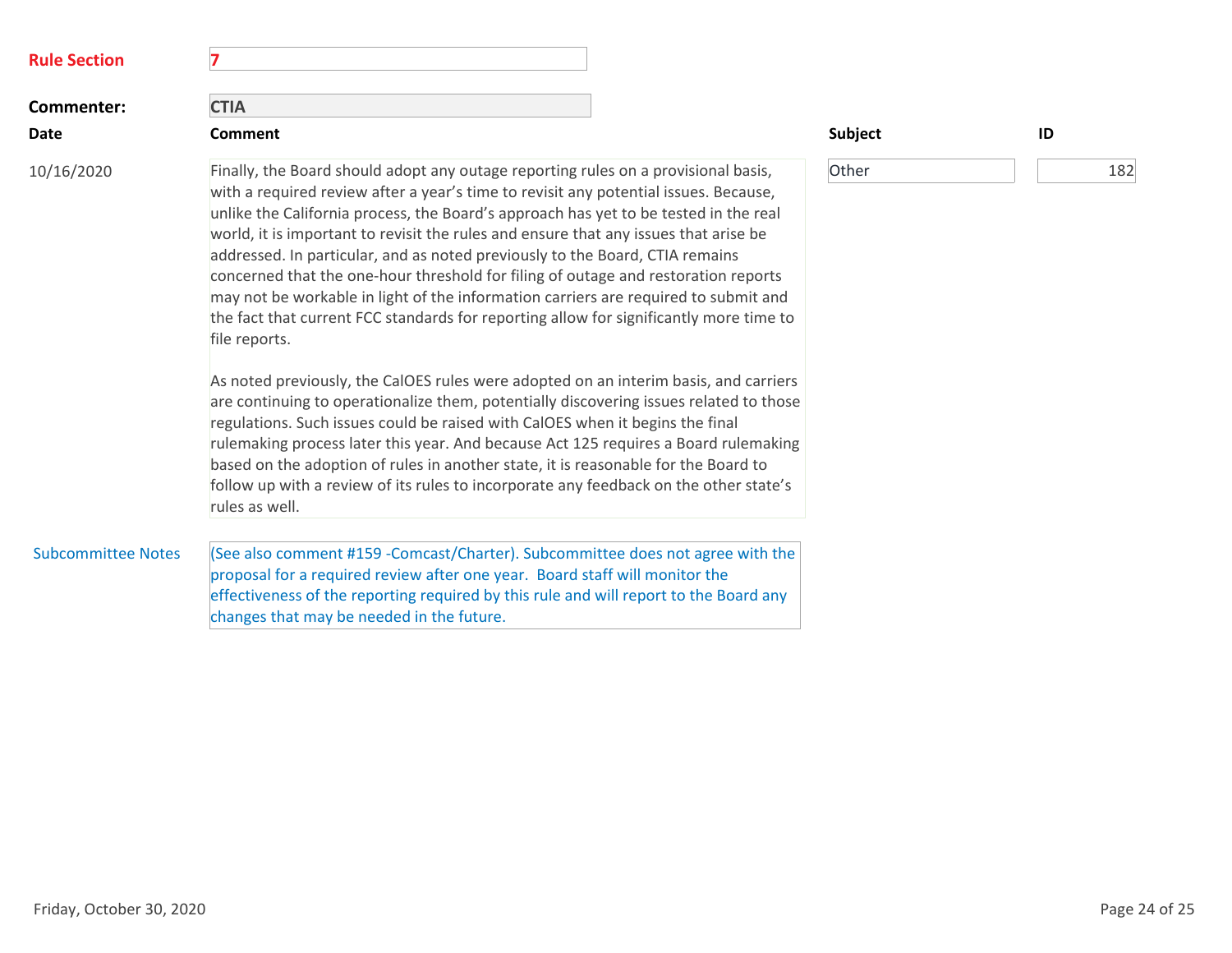| <b>Rule Section</b>       | 7                                                                                                                                                                                                                                                                                                                                                                                                                                                                                         |         |     |
|---------------------------|-------------------------------------------------------------------------------------------------------------------------------------------------------------------------------------------------------------------------------------------------------------------------------------------------------------------------------------------------------------------------------------------------------------------------------------------------------------------------------------------|---------|-----|
| <b>Commenter:</b>         | <b>Jonathon Gibson</b>                                                                                                                                                                                                                                                                                                                                                                                                                                                                    |         |     |
| <b>Date</b>               | Comment                                                                                                                                                                                                                                                                                                                                                                                                                                                                                   | Subject | ID  |
| 10/16/2020                | Sec. 7 provides for an effective date six months after adoption of the final rule,<br>which will occur months after the rulemaking began on August 25 and substantially<br>more than a year after initial passage of Act 79 and the Board's first rulemaking on<br>outage reporting. Any claim that telecom providers need more time to prepare and<br>make a "real world test" of the reporting protocol is unfounded, and 911 outage<br>reporting should be put in place without delay. | Other   | 176 |
| <b>Subcommittee Notes</b> | The language in Section 7 requires originating carriers and electric companies to<br>begin reporting as soon as they are technically capable of doing so, but no later<br>than six months after adoption of the rule. The subcommittee believes this<br>language will be adequate for ensuring a timely implementation of the rule<br>requirements.                                                                                                                                       |         |     |
| <b>Rule Section</b>       | 7.0                                                                                                                                                                                                                                                                                                                                                                                                                                                                                       |         |     |
| <b>Commenter:</b>         | <b>Comcast and Charter Joint Comments</b>                                                                                                                                                                                                                                                                                                                                                                                                                                                 |         |     |
| <b>Date</b>               | <b>Comment</b>                                                                                                                                                                                                                                                                                                                                                                                                                                                                            | Subject | ID  |
| 10/16/2020                | CTIA's proposal during the October 9th public hearing for the E-911 Board to revisit<br>the rule after one year and consider how the rule is functioning based on actual<br>experience and whether it needs to be modified has merit and should be adopted.                                                                                                                                                                                                                               | Other   | 159 |
| <b>Subcommittee Notes</b> | (See also comment #182 from CTIA) Subcommittee does not agree with the<br>proposal for a required review after one year. Board staff will monitor the<br>effectiveness of the reporting required by this rule and will report to the Board any<br>changes that may be needed in the future.                                                                                                                                                                                               |         |     |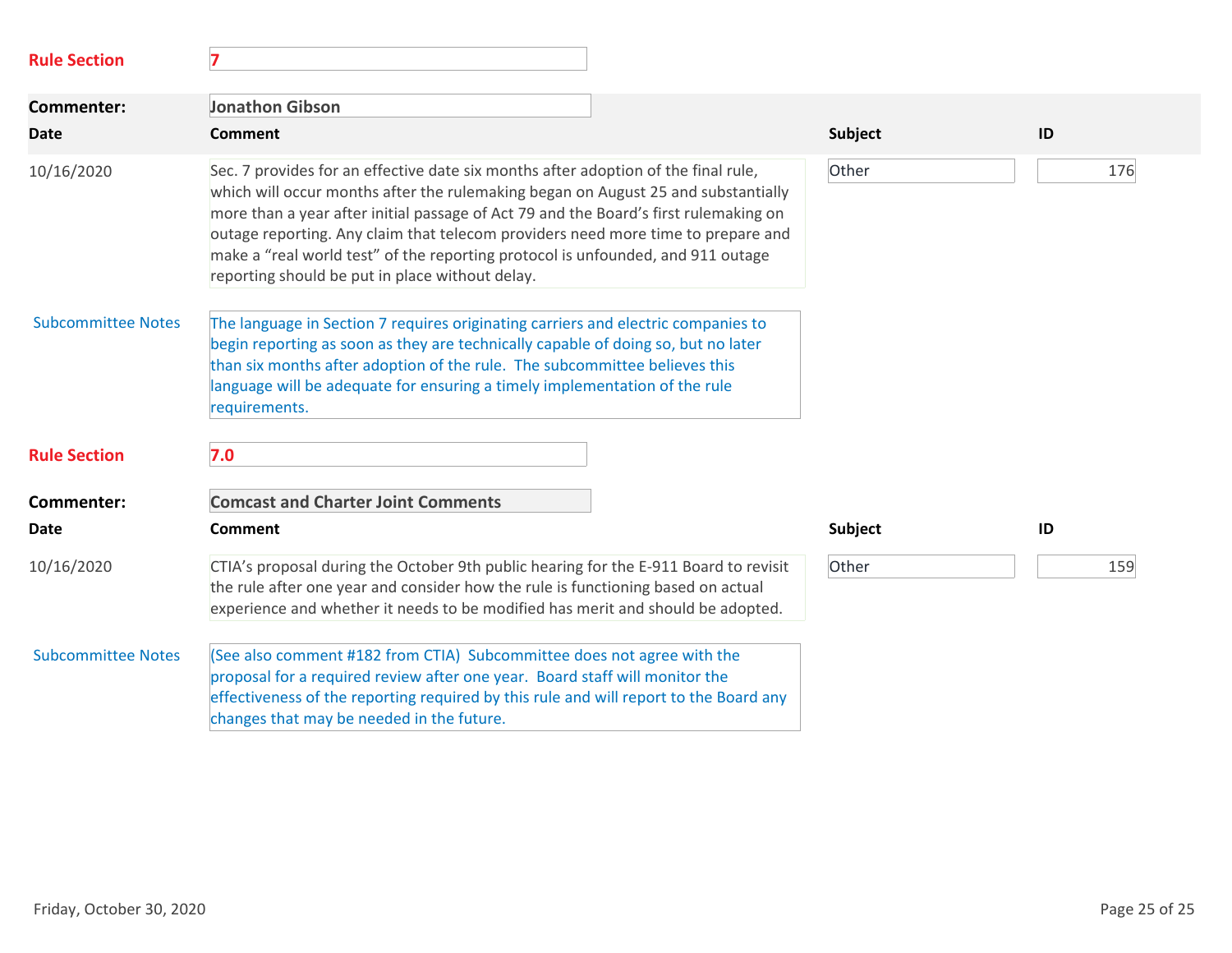#### **Vermont Enhanced 911 Board**

## **Proposed Rule Governing Outage Reporting Requirements for Originating Carriers and Electric Power Companies**

## **1.0 Authority**

This rule is adopted pursuant to Vt. Act 125 (2020) and 30 V.S.A. § 7053.

# **2.0 Purpose**

The purpose of this rule is to establish protocols for the Enhanced 911 Board (the Board) to obtain information about or be apprised of, in a timely manner, system outages applicable to wireless service providers, to providers of facilities-based, fixed voice service that is not line-powered, and to electric companies for the purpose of enabling the Board to assess 911 service availability during such outages. This rule also updates and incorporates existing protocols for the Board to obtain information about or be apprised of, in a timely manner, system outages applicable to facilities-based, fixed voice service that is line-powered.

## **3.0 Definitions**

- **3.1 Commercial Mobile Radio Service (CMRS):** A Federal Communications Commission (FCC) designation for any carrier or licensee whose wireless network is connected to the public switched telephone network.
- **3.2 Electric Power Company:** A company that provides distribution of electricity to residential and/or business customers.
- **3.3 Incumbent Local Exchange Carrier (ILEC):** A class of carriers as defined in 47 U.S.C. § 251(h) which includes, but is not limited to, Rural Local Exchange Carriers (RLECs).
- **3.4** Originating Carrier (OC): —Also known as originating service provider, an entity that provides voice services to a subscriber. An OC includes ILECs operating in Vermont.

## **3.5 Outages**

- **3.5.1 Originating Carrier Outage (OCO):** Any known degradation or loss of network elements, systems, services and/or transport facilities that prevent the OC's subscribers from being able to complete a call to, or communicate with, 911. An OCO includes any loss of 911 calling capacity caused by such an OC's network failure.
- **3.5.2 Wireless Service Outage (WSO):** Any known degradation or loss of network elements, systems, services and/or transport facilities that prevent the subscribers of a wireless service, also known as cellular service, from being able to complete a call to, or communicate with, 911. A WSO

|  | Formatted: Font: Bold |  |  |
|--|-----------------------|--|--|
|  |                       |  |  |
|  |                       |  |  |
|  |                       |  |  |
|  |                       |  |  |
|  |                       |  |  |
|  |                       |  |  |
|  |                       |  |  |
|  |                       |  |  |
|  | Formatted: Font: Bold |  |  |

**Formatted:** Font: Bold

**Formatted:** Font: Bold

Vermont Enhanced 911 Board Proposed Rule Governing Outage Reporting Requirements for Originating Carriers and Electric Power Companies *Revised 10/28/2020 and Incorporates Board Subcommittee Recommendations*

Page **1** of **6**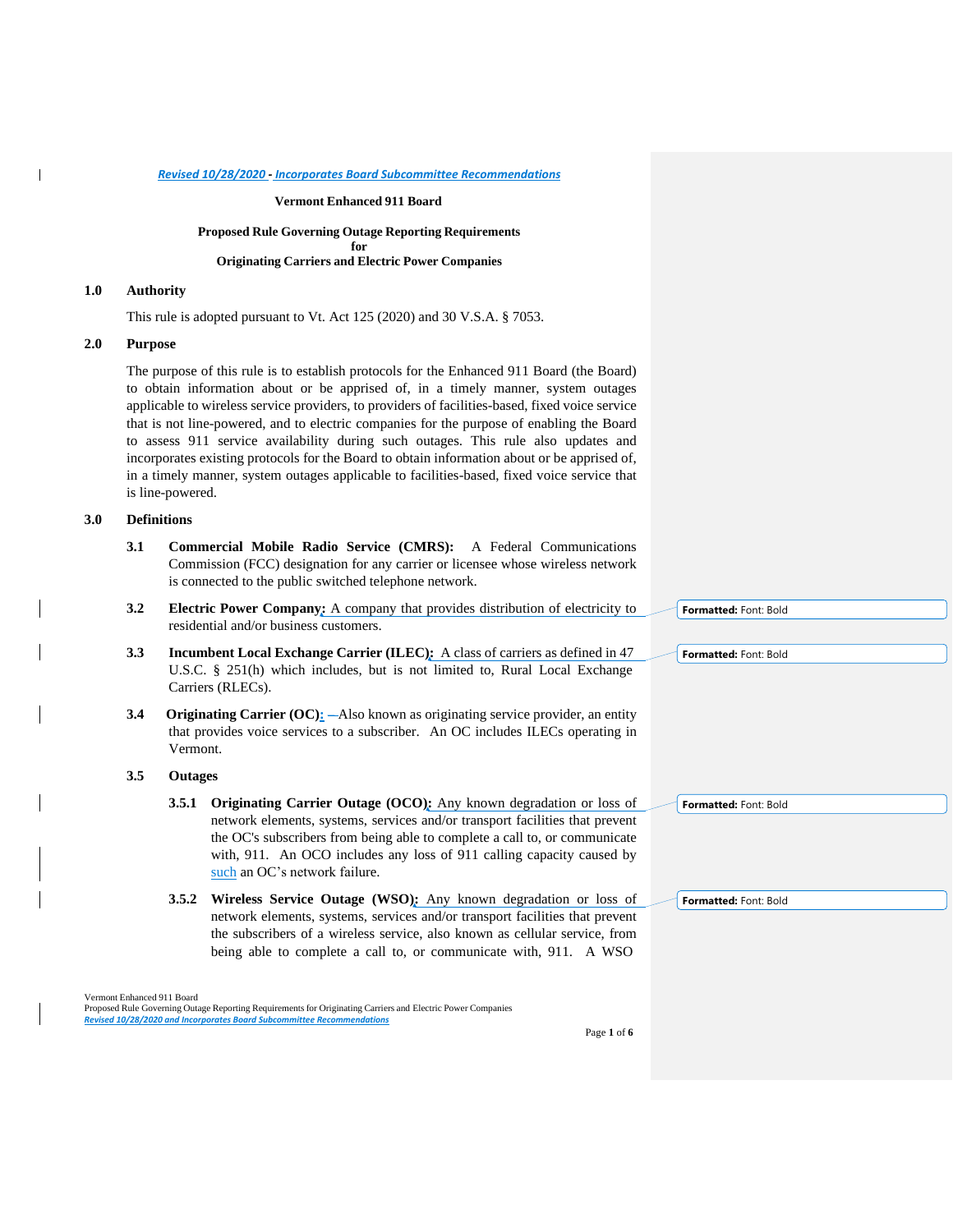## **Vermont Enhanced 911 Board**

#### **Proposed Rule Governing Outage Reporting Requirements for**

#### **Originating Carriers and Electric Power Companies**

includes any loss of 911 calling capacity caused by such a wireless service network failure.

- **3.5.3 Electric Power Outage:** Any known failure, or failures, or circumstances that prevent the electric power company from distributing electricity to residential and/or business customers.
- **3.6 System Provider:** An entity that provides the systems and support necessary to enable 911 calling for one or more Public Safety Answering Points (PSAPs) in a specific geographic area.
- **3.7** Voice Service:  $-A$  service that provides voice transmission services. These services are provided over a network that transmits any combination of voice, video and/or data between users. Voice service is provided by an OC that could be a facilitiesbased fixed voice service that is line powered, a facilities-based fixed voice service that is not line powered, or a Commercial Mobile Radio Service provider.
- **3.8 ZIP code:** -T<sub>the</sub> five-digit postal code established by the United States Postal Service. For purposes of this rule, a ZIP code associated only with (A) a Post Office box, or (B) a single physical address, shall be deemed part of the nearest ZIP code not meeting the descriptions of (A) or (B) of this definition for determining thresholds and reporting purposes.

## **4.0 Notification Requirements for Originating Carriers**

 $\mathsf{l}$ 

- **4.1** An ILEC providing voice service in the State of Vermont shall report to the 911 system provider and the Board any known OCO lasting at least 30 minutes that limits or prevents 25 or more subscribers in a served geographic area within Vermont, such as a town or community, from completing calls to, or communicating with, 911.
- **4.2** All other facilities-based fixed voice service OC's providing voice service in the State of Vermont shall report to the 911 system provider and the Board any known OCO that lasts at least 30 minutes and limits or prevents (A) 100 or more subscribers in a single ZIP code or (B) at least 50% of subscribers in a ZIP code with fewer than 100 subscribers, from completing calls to, or communicating with, 911.
- **4.3** OC's shall make an initial notification as required under subsections 4.1 or 4.2 within one hour of discovery of the OCO; a second notification within two hours of discovery, and shall provide additional updates as they become available, or at the request of the Board.
	- **4.3.1** The initial OCO notification shall include, to the extent that it is known, the following information:

Vermont Enhanced 911 Board Proposed Rule Governing Outage Reporting Requirements for Originating Carriers and Electric Power Companies *Revised 10/28/2020 and Incorporates Board Subcommittee Recommendations*

**Formatted:** Font: Bold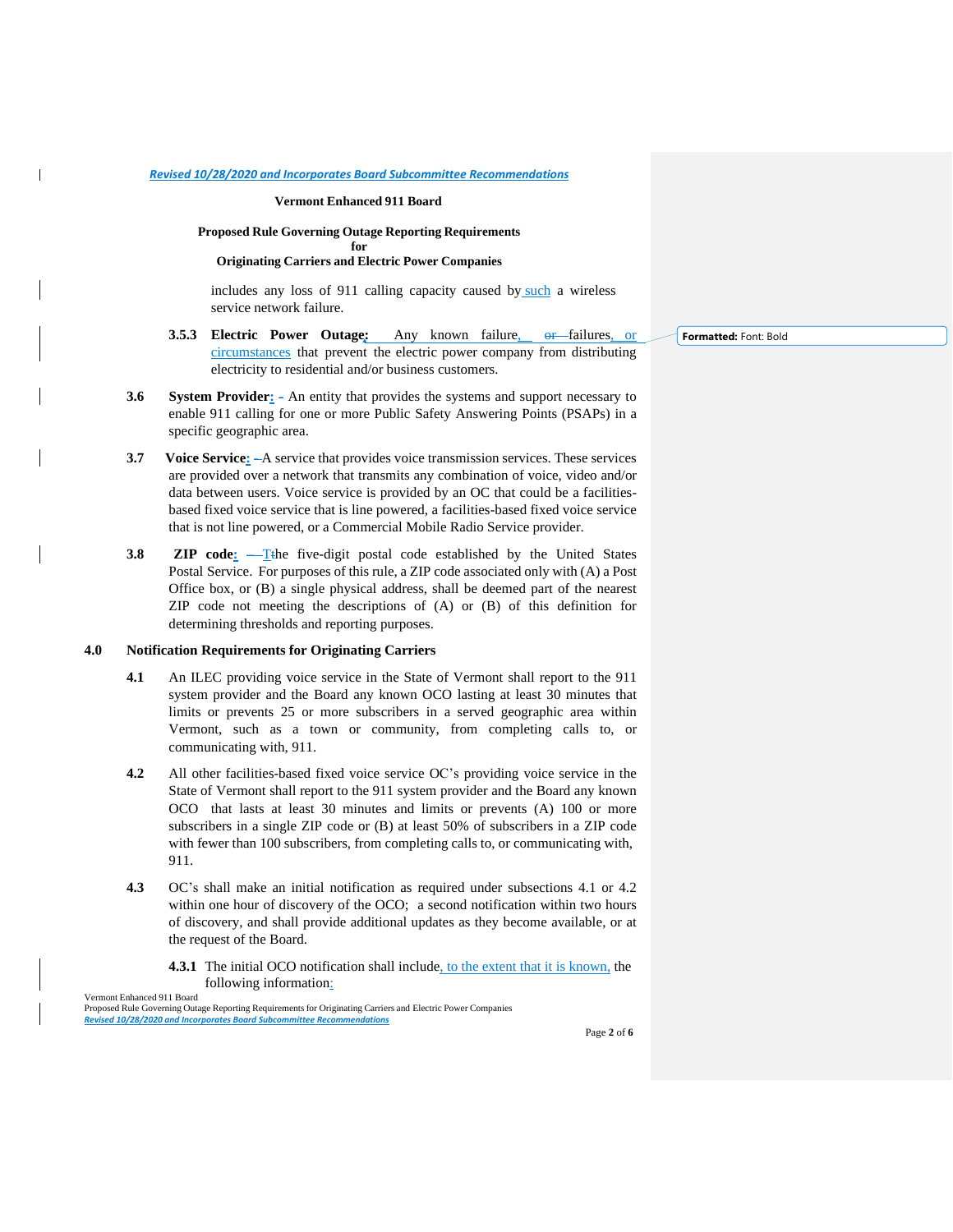#### **Vermont Enhanced 911 Board**

## **Proposed Rule Governing Outage Reporting Requirements**

**for**

# **Originating Carriers and Electric Power Companies**

• OC name

 $\mathsf{l}$ 

- Affected geographic area identified by ZIP code, town, county, or community name
- Brief description of the limitation of 911 calling capability, to the extent known
- Contact Name (presumed non-public)
- Contact Phone (presumed non-public)
- 24/7 contact if different from above contact (presumed non-public)
- **4.3.2** The second OCO notification shall further include, to the extent that it is known, the following information:
	- Affected ZIP code and associated readily identifiable descriptive term that would enable validation of the ZIP code, such as the name of a town, county, community name, or similar term
	- Approximate subscriber physical locations including town or community name
	- Approximate number of affected subscribers
	- Date and time outage began
	- Estimated date and time for restoration of service
	- General cause (for example fiber cut, equipment failure, or similar general description)
	- Description of the limitation of 911 calling capability: (for example subscribers are receiving dial-tone and can make calls to other local subscribers but cannot complete calls to 911).
- **4.3.3** A restoration of service report shall be provided to the 911 system provider and the Board within two hours of resolution of the outage and shall include, to the extent it is known, the following information:
	- Actual restoration time
	- The call back number(s) of any subscribers that attempted to reach 911, but were unable to do so, due to the outage, if available. (exempt from public disclosure)
	- Any other information requested in the initial and second notifications that was previously unavailable or unverified such as general cause, or number of affected subscribers.
- **4.4** All Commercial Mobile Radio Service (CMRS) OC's providing voice service in the State of Vermont shall report to the 911 system provider and the Board any known WSO that lasts at least 30 minutes and limits or prevents the OC's

Vermont Enhanced 911 Board Proposed Rule Governing Outage Reporting Requirements for Originating Carriers and Electric Power Companies *Revised 10/28/2020 and Incorporates Board Subcommittee Recommendations*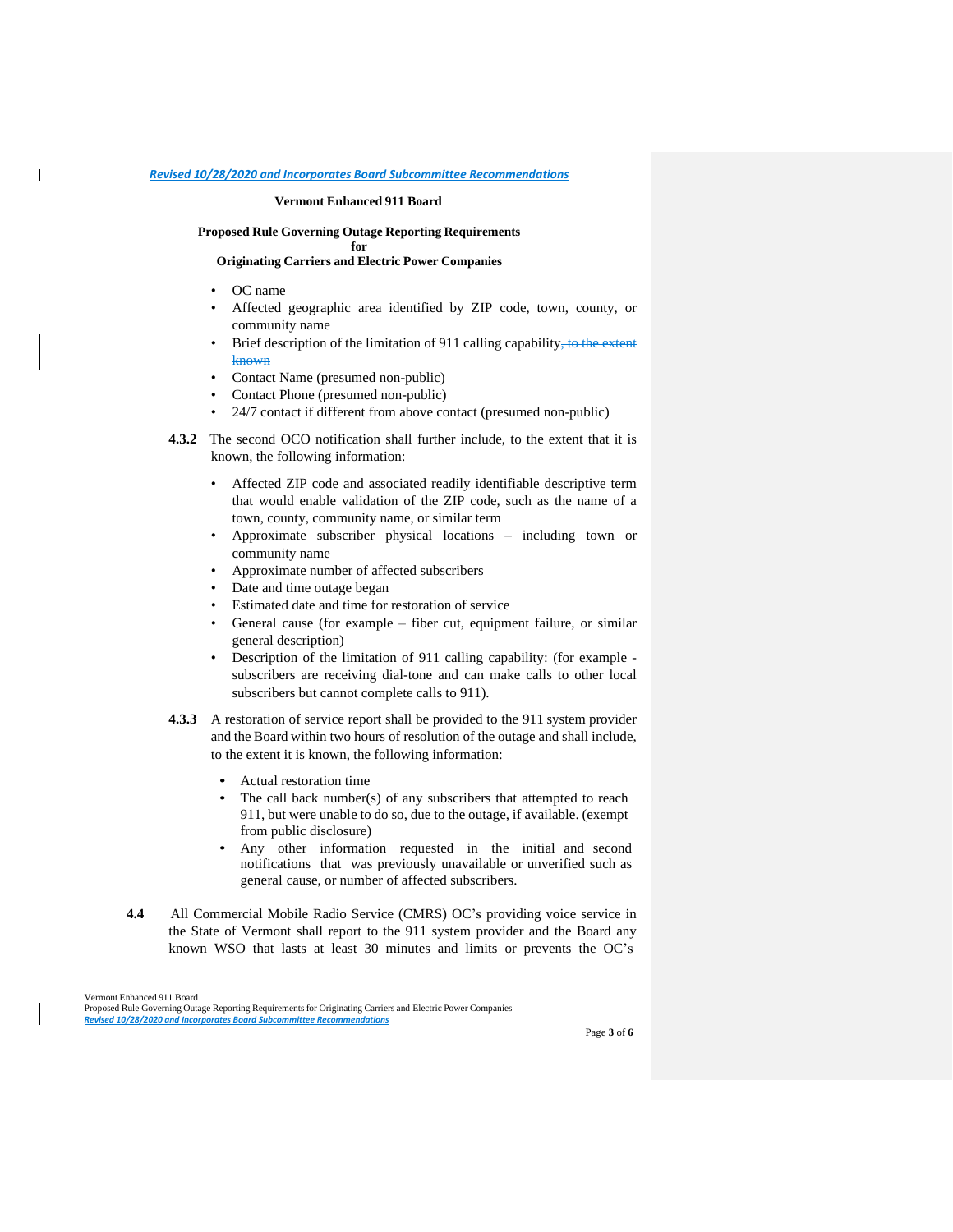#### **Vermont Enhanced 911 Board**

#### **Proposed Rule Governing Outage Reporting Requirements for**

# **Originating Carriers and Electric Power Companies**

subscribers in at least 50% of the OC's coverage area within a single ZIP code from completing calls to, or communicating with, 911.

- **4.4.1** CMRS providers  $\overline{OC}$ 's shall make an initial notification as required under subsections 4.4 within one hour of discovery of the WSO; a second notification within two hours of discovery, and shall provide additional updates as they become available, or at the request of the Board.
- **4.4.2** The initial WSO notification shall include, to the extent that it is known, the following information:
	- **OC-CMRS** provider name
	- Affected geographic area identified by ZIP code, town, county, or community name

Brief description of the limitation of 911 calling capability, to the extent known

- Contact Name (presumed non-public)
- Contact Phone (presumed non-public)
- 24/7 contact if different from above contact (presumed non-public)
- **4.4.3** The second WSO notification shall further include, to the extent that it is known, the following information:
	- Affected ZIP code and associated readily identifiable descriptive term that would enable validation of the ZIP code, such as the name of a town, county, community name, or similar term
	- Approximate subscriber physical locations including town or community name
	- Approximate number of affected subscribers
	- Date and time outage began
	- Estimated date and time for restoration of service
	- General cause (for example fiber cut, equipment failure, or similar general description)
	- Description of the limitation of 911 calling capability: (for example subscribers are receiving dial-tone and can make calls to other local subscribers but cannot complete calls to 911).
- **4.4.4** A restoration of service report shall be provided to the 911 system provider and the Board within two hours of resolution of the outage and shall include, to the extent it is known, the following information:
	- Actual restoration time
	- The call back number(s) of any subscribers that attempted to reach 911, but were unable to do so, due to the outage, if available. (exempt from public disclosure)

Proposed Rule Governing Outage Reporting Requirements for Originating Carriers and Electric Power Companies

Vermont Enhanced 911 Board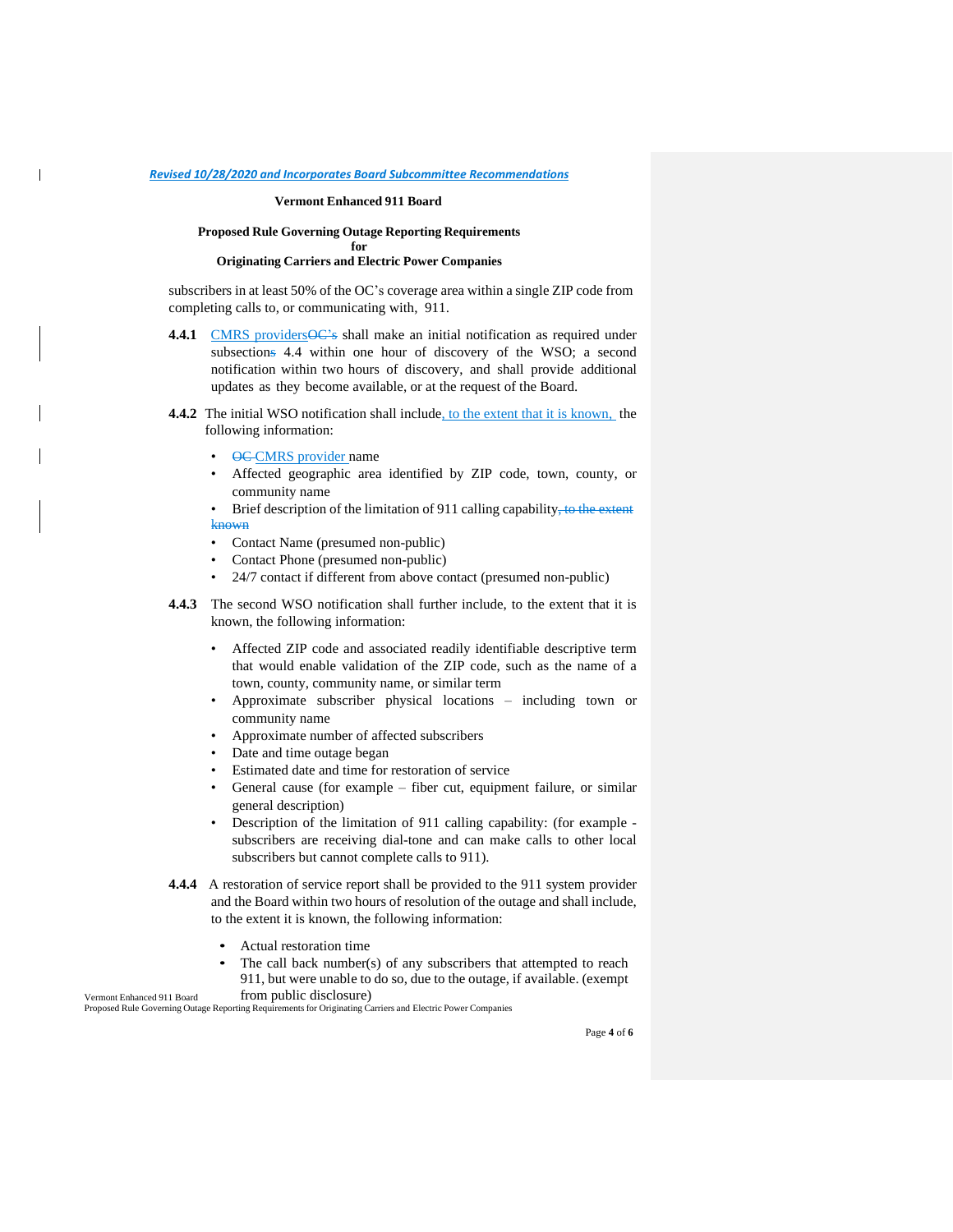#### **Vermont Enhanced 911 Board**

## **Proposed Rule Governing Outage Reporting Requirements for**

#### **Originating Carriers and Electric Power Companies**

- Any other information requested in the initial a n d s e c o n d notification that was previously unavailable or unverified such as general cause, or number of affected subscribers.
- **4.5** The Board may request additional details about the cause of an OCO or WSO and any mitigating steps taken to prevent future outages of a similar nature. All OCs shall work cooperatively with the Board to provide the level of detail needed to assist the Board in its assessment of an OCO or WSO and its impact on access to 911 for the affected subscribers.

## **5.0 Notification Requirements for Electric Power Companies**

- **5.1** Electric power companies shall provide a detailed monthly report on all outages affecting 25 or more customers and lasting 8 or more hours to the Board by the 15th of each month.
	- **5.1.1** Quarterly reporting may be allowed if, in the judgment of the Board, that frequency will allow for sufficient and timely information gathering.
- **5.2** The monthly reports will be provided in CSV, XML, Excel, or other importable dataset accepted by the Board, and will include, at a minimum:
	- Date and time of outage
	- Date/time of restoration of service
	- Approximate number of affected customers
	- Location of outage and approximate subscriber physical locations including identification of street or section of road, if available, and town or community name.
	- Cause of the outage

## **6.0 Confidentiality**

 $\mathsf{I}$ 

- **6.1** Information submitted as required by subsections 4.3.1, 4.3.2, 4.3.3, 4.4.1, 4.4.2, 4.4.3 and 4.4.4 is presumed to be public information unless otherwise noted in each section.
	- 6.1.1 Submitters of information required by subsections 4.3.1, 4.3.2, 4.3.3, 4.4.1, 4.4.2, 4.4.3 and 4.4.4 will be notified of all public records requests for the information.
- **6.2** Submitters of information that may be required by Section 4.5 will be notified of all public records requests for the information and provided an opportunity to mark information they believe to be exempt from public disclosure under Vermont Public Records Law.

Vermont Enhanced 911 Board

Proposed Rule Governing Outage Reporting Requirements for Originating Carriers and Electric Power Companies

Page **5** of **6**